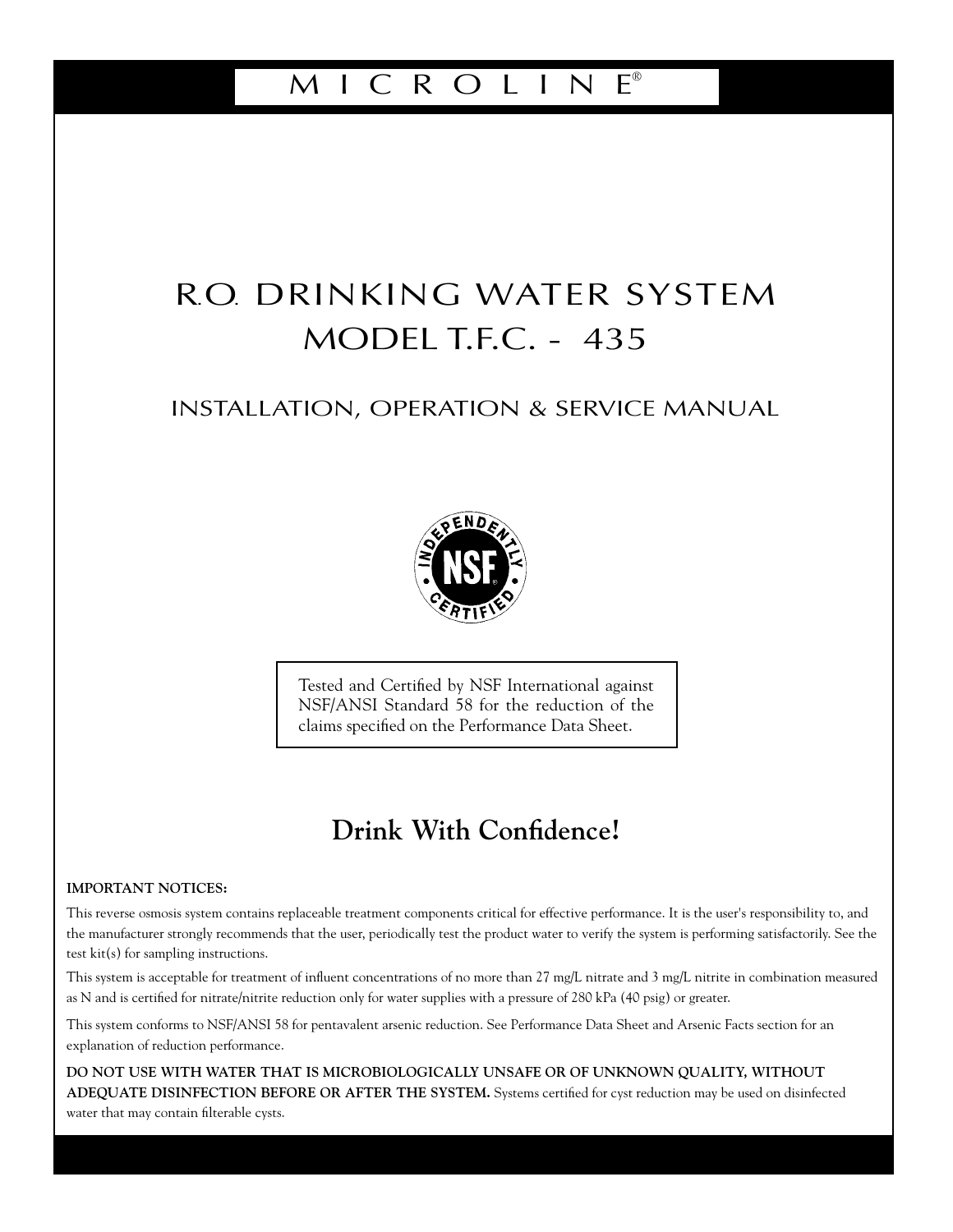# **TABLE OF CONTENTS**

|                     |                                                | Page |
|---------------------|------------------------------------------------|------|
| <b>SECTION I.</b>   |                                                |      |
| SECTION II.         |                                                |      |
| <b>SECTION III.</b> |                                                |      |
|                     | A.                                             |      |
|                     | B.                                             |      |
|                     | С.                                             |      |
| <b>SECTION IV.</b>  |                                                |      |
|                     | А.                                             |      |
|                     | B.                                             |      |
|                     | $C$ .                                          |      |
|                     | D.                                             |      |
|                     | E.<br>Position the Drinking Water Holding Tank |      |
|                     |                                                |      |
|                     | F.                                             |      |
| <b>SECTION V.</b>   |                                                |      |
|                     | A.                                             |      |
|                     | B.                                             |      |
|                     | С.                                             |      |
| <b>SECTION VI.</b>  |                                                |      |
|                     | A.                                             |      |
|                     | B.                                             |      |
|                     | C.                                             |      |
|                     | D.                                             |      |
| <b>SECTION VII.</b> |                                                |      |
|                     |                                                |      |

#### **CAUTION:**

The Centers for Disease Control and Prevention (CDC) and the Environmental Protection Agency (EPA) have issued guidance to people with severely weakened immune systems who may want to take extra precautions to reduce the risk of infection with Cryptosporidium from drinking water. This guidance pertains to people with HIV/AIDS, patients receiving treatment for cancer, recipients of organ or bone marrow transplants, transplant patients taking immunosuppressive drugs, and persons who have congenital immunodeficiencies.

The EPA has stated that they do not know the significance of drinking water compared to other possible sources of Cryptosporidium to determine how most people become infected. The CDC-EPA guidance suggests that immunosuppressed individuals discuss their risks with their health care provider.

This drinking water system is tested and Certified by NSF International to NSF/ANSI Standard 58 for cyst reduction. It meets the NSF/ANSI standard of reducing at least 99.95%\* of cysts (including Cryptosporidium), however, because this is not 100%, immunosuppressed individuals should take the extra precaution of boiling their drinking water. According to the CDC-EPA, bringing water to a rolling boil for one minute is the most certain approach for killing Cryptosporidium.

All individuals should take adequate precautions when changing the filter cartridges, including wearing protective gloves, to avoid direct contact with the exhausted cartridges.

\*For complete specifications, refer to the Performance Data Sheet.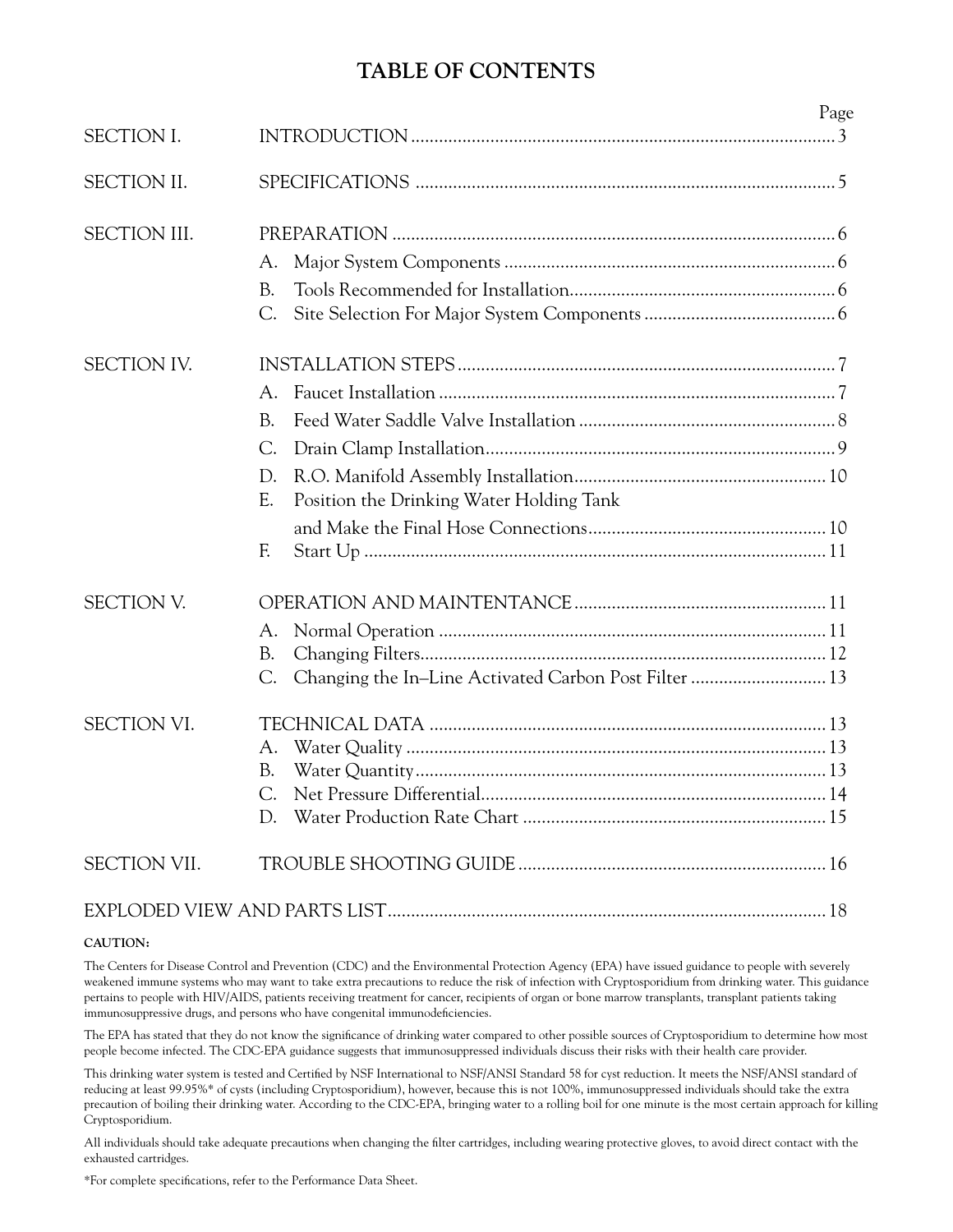## **SECTION I. INTRODUCTION**

 Your new Reverse Osmosis (R.O.) Drinking Water System uses a combination of filtration technologies to reduce unwanted contaminants in a water supply. The following steps combine to give you the best in clear sparkling drinking water:

**MECHANICAL FILTRATION/ACTIVATED** 

**CARBON**–The sediment prefilter will remove the larger particles such as silt, rust and scale. Its 5 micron (equal to 0.0002 inch) nominal rating helps to give maximum life to the R.O. Membrane. The activated carbon in the Prefilter will remove any chlorine that may be present in the feed water. This pretreatment is also necessary for membrane protection.

#### **REVERSE OSMOSIS MEMBRANE**–The R.O.

Membrane is the heart of the filtration system. It is designed to reduce the dissolved mineral content of the water. Minerals picked up in the environment by the water are measured as Total Dissolved Solids (TDS). In the Reverse Osmosis process, dissolved minerals are separated from the incoming water (Feed Water) to produce the product water (the Permeate). The excess minerals are rinsed to drain (the Reject Water).

The membrane is a specially constructed, fully

aromatic polyamide film and is classified as a Thin Film Composite (T.F.C.).

 The spiral wound construction of the R.O. Membrane provides maximum surface area for water production and is less susceptible to fouling by particulate matter, turbidity and colloidal materials.

## **ACTIVATED CARBON**–The Activated Carbon

Post Filter contains carbon particles with a vast network of pores. The tremendous surface area of these pores (typically 800–1200 square meters per gram of carbon) gives the carbon very good adsorptive sites for substances that contribute to tastes and odors.

#### **IN–LINE ACTIVATED CARBON POST**

**FILTER**–The In–Line Activated Carbon Post Filter is located after the Holding Tank and reduces the tastes and odors that may pass through the system. It adds a final polish to the water.

#### **AUTOMATIC SHUTOFF VALVE**–The

ASO Valve senses when the Holding Tank is full and closes the feed water supply to prevent excess reject water from going to drain when the unit is not producing water.

 **WATER QUALITY MONITOR**–The optional Water Quality Monitor has been integrated into



#### **TYPICAL T.F.C.–435 UNDER SINK INSTALLATION DIAGRAM**

**Figure 1**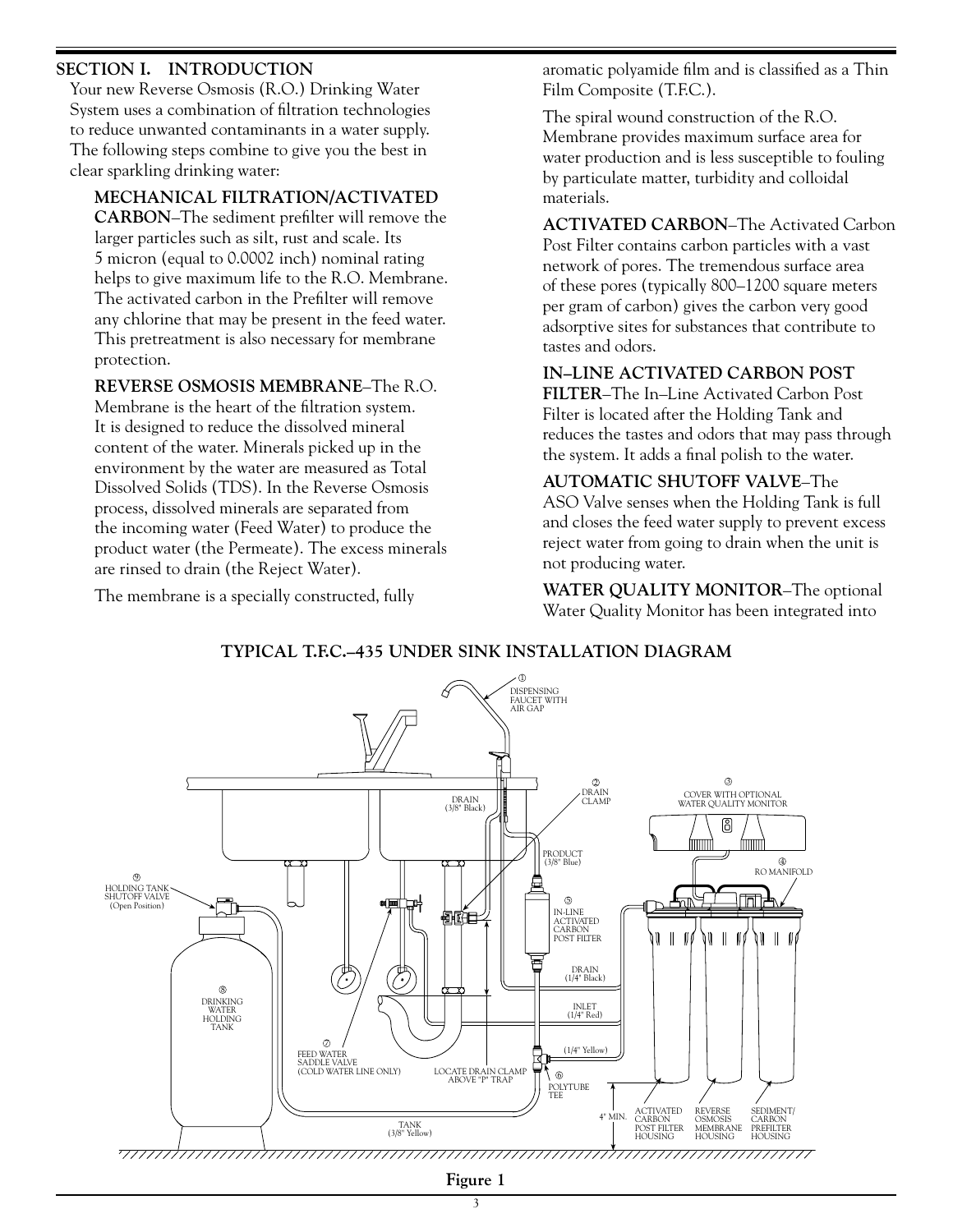## **OPTIONAL T.F.C.–435 BASEMENT INSTALLATION DIAGRAM**



 $\frac{4}{3}$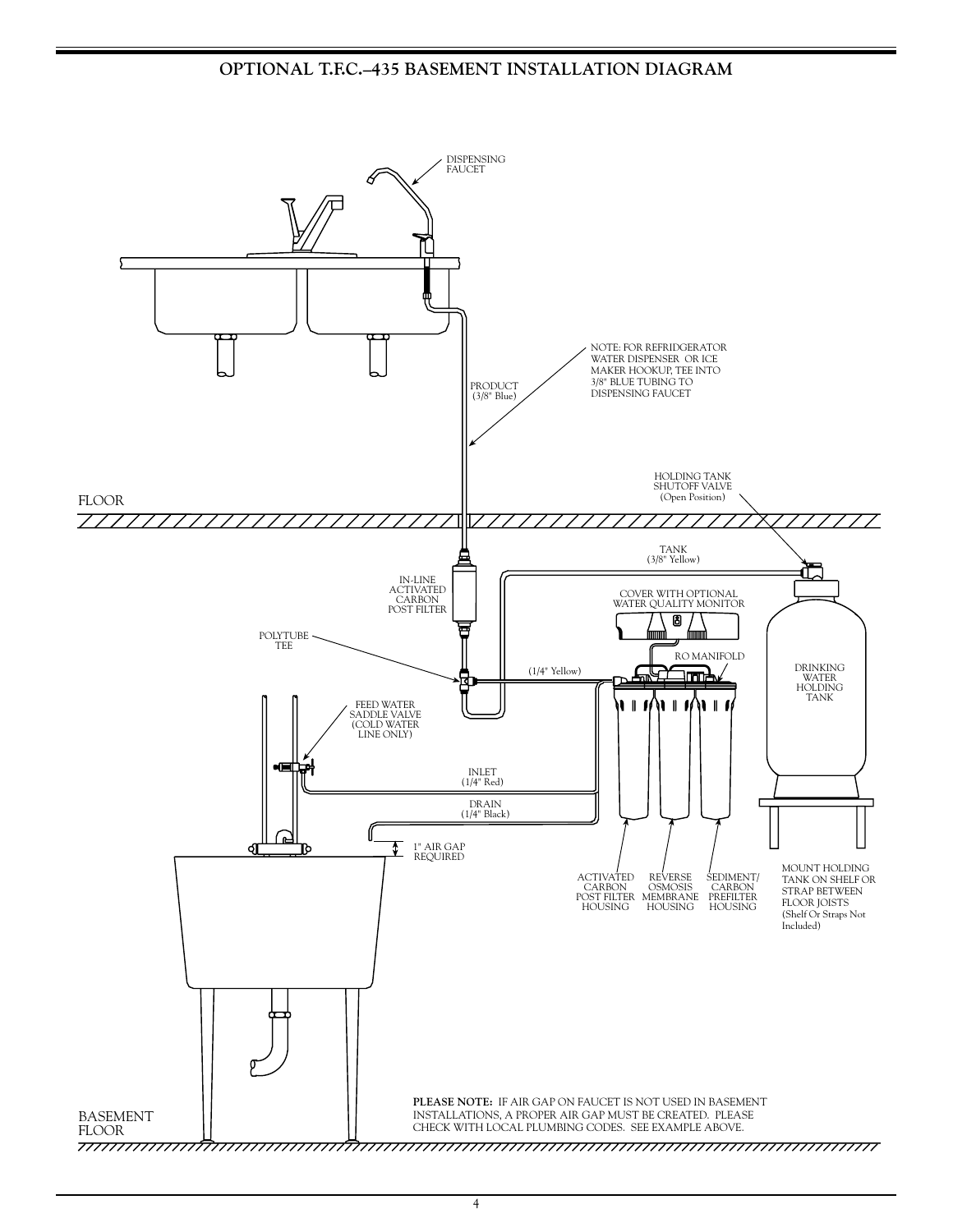the system cover for instant monitoring at the touch of a button. The monitor compares the level of the total dissolved solids in the incoming (feed) water versus the product water and calculates the percent rejection. The monitor is preset to indicate a level of 75% rejection. NSF/ANSI Standard 58 requires a 75% total dissolved solids rejection to pass the requirement of the standard.

 A green light indicates that the percent rejection is at or above the set (desired) value and that the system is producing quality water.

 An amber light indicates that the product water quality is less than acceptable. Because the Water Quality Monitor was designed to operate best while the system is making water, a false reading may occur if tested when your R.O. drinking water system is not making water. Please empty the Holding Tank, wait 15 minutes for the system to begin making water, and test your water quality again. If the Water Quality Monitor light is still amber, please contact a water treatment professional for service. The Water Quality Monitor requires a 9 volt battery, which is included. Systems not equipped with a Water Quality Monitor contain a Water Quality Test Kit.

### **SECTION II. SPECIFICATIONS TABLE A – QUALIFIED SYSTEM PERFORMANCE**

 Because the performance of an R.O. Membrane is highly dependent upon pressure, temperature, pH and TDS, the following should be used for comparison purposes only.

|                                     | U.S.                 | Metric               |  |
|-------------------------------------|----------------------|----------------------|--|
| Membrane Production <sup>1</sup>    | $35 \pm 7$ gpd       | 106-159 lpd          |  |
| Membrane TDS Reduction <sup>1</sup> | 95% minimum          | 95% minimum          |  |
| System Production <sup>2</sup>      | $13$ gpd             | $49$ lpd             |  |
| Recovery Rating <sup>2</sup>        | 33%                  | 33%                  |  |
| Efficiency Rating <sup>2</sup>      | 17%                  | 17%                  |  |
| TDS Reduction <sup>2</sup>          | 90%+ typical         | 90%+ typical         |  |
| Drain (reject water) Flow           | $3-5$ x product flow | $3-5$ x product flow |  |
| <b>Empty Storage Tank Precharge</b> | $5-7$ psig air       | 35-48 kPa air        |  |
| Storage Tank Capacity <sup>2</sup>  | 1.8 gallons          | 6.8 liters           |  |

1 Industry standards measure R.O. Membranes performance with no backpressure on the product water, at 50 psig (345kPa) and 77°F (25°C). Further conditions on the above are 350 ppm TDS. Production rate and TDS reduction figures are for a new Membrane that has been rinsed for 24 hours. The production rate of a new Membrane can decrease by 10% per year or more, depen

Measured at 50 psig, 77°±2° F, 751 mg/l TDS per section 6.7 of NSF/ANSI Standard 58. Recovery rating means the percentage of the influent water to the membrane portion of the system that is available to the user as reverse osmosis treated water when the system is operated without a storage tank or when the storage tank is bypassed. Efficiency rating means the percentage of the influent water to the system that is available to the user as reverse osmosis treated water under operating conditions that approximate typical daily usage.

## **TABLE B – RECOMMENDED OPERATING LIMITS FOR FEED WATER**

| Specifications                   | T.F.C. Membrane                                                                                                                     |  |  |  |  |
|----------------------------------|-------------------------------------------------------------------------------------------------------------------------------------|--|--|--|--|
| <b>Water Pressure</b>            | 40–100 psig (280–690 kPa)                                                                                                           |  |  |  |  |
| <b>TDS</b>                       | $2000$ ppm (also mg/l) max.                                                                                                         |  |  |  |  |
| Temperature                      | 40-100°F (4-38°C)                                                                                                                   |  |  |  |  |
| pH                               | 4–11 (optimum rejection at $pH$ 7.0 - 7.5)                                                                                          |  |  |  |  |
| Hardness                         | Less than 10 gpg $(170 \text{ mg/l})$ or soften                                                                                     |  |  |  |  |
| Iron                             | Less than $0.1$ ppm (also mg/l)                                                                                                     |  |  |  |  |
| Manganese                        | Less than $0.05$ ppm (also mg/l)                                                                                                    |  |  |  |  |
| Hydrogen Sulfide                 | None                                                                                                                                |  |  |  |  |
| Chlorine                         | See note                                                                                                                            |  |  |  |  |
| Bacteria                         | Must be potable**                                                                                                                   |  |  |  |  |
| $MOPF$ $Q11$ $\cdots$<br>$+11$ 1 | $T1 \quad 0 \quad 1$ $1 \quad 1 \quad 1$ $1 \quad 0 \quad 11$<br>$11 \cdot 1$ $1 \cdot 1$ $1 \cdot 1$<br>$\mathcal{L}$ 1.<br>TTO.11 |  |  |  |  |

**NOTE: Chlorine will damage a T.F.C. Membrane. The Sediment/Carbon Prefilter will remove chlorine from the incoming water. Change filter every 6 months, more often if the water contains more than 1 ppm chlorine.** \*\*DO NOT USE WITH WATER THAT IS MICROBIOLOGICALLY UNSAFE OR OF UNKNOWN QUALITY, WITHOUT ADEQUATE DISINFECTION BEFORE OR AFTER THE SYSTEM.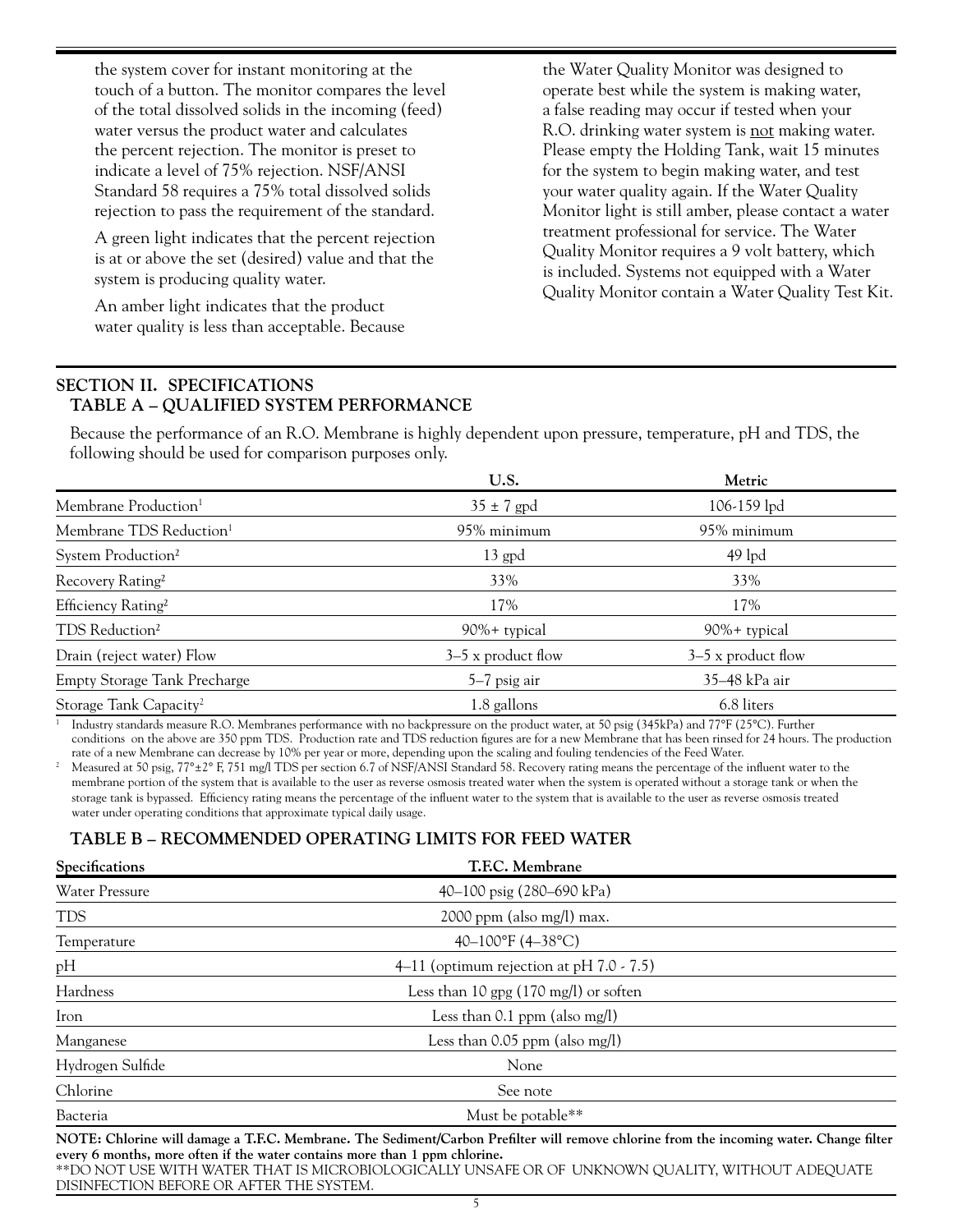## **SECTION III. PREPARATION**

#### **A. Major System Components**

 The following components comprise the R.O. Drinking Water System. (Refer to Fig. 1, page 3 for general system layout.)

- An R.O. Manifold assembly.
- Housings and Housing O–rings.
- A Drinking Water Holding Tank.
- A Dispensing Faucet.
- A Feed Water Saddle Valve.
- A Drain Clamp.
- Plastic Tubing and tube connectors.
- A Reverse Osmosis Membrane sealed in a plastic bag.
- A Sediment/Carbon Prefilter, shrink wrapped.
- An Activated Carbon Post Filter, shrink wrapped.
- An In–Line Activated Carbon Post Filter, shrink wrapped.
- R.O. System Cover with or without optional Water Quality Monitor.\*
- Water Quality Test Kit for systems without the Water Quality Monitor.
- Other items necessary for installation may include wood screws or machine screws and nuts for mounting the manifold, or concrete anchors for hanging on basement wall. Additional tubing or tube connectors. Plastic wire ties for organizing tubing.
	- \* The Water Quality Monitor may be necessary to conform to state or local codes, check with the local plumbing authority.

#### **B. Tools Recommended for Installation**

 The following tools will cover most of the installation sites encountered:

- 1.  $\frac{3}{8}$ " variable speed electric drill.
- 2. Extension work light with outlet.
- 3. Safety glasses.
- 4. 11⁄4" porcelain hole cutter kit.
- 5. 1¼" Greenlee hole punch and  $\frac{1}{8}$ " and ½" metal drill bits for pilot hole.
- 6. Center punch and hammer.
- 7. 11⁄4" wood bit.
- 8. Concrete drill bits.
- 9. Assorted wood and metal drill bits including

 $7/32$ " metal drill bit.

- 10. Phillips head and flat blade screwdrivers.
- 11.  $\frac{1}{2}$ ",  $\frac{9}{16}$ " and  $\frac{5}{8}$ " open end wrenches.
- 12. 10" Crescent wrench with jaws taped to hold faucet.
- 13. Basin wrench or 10" pipe wrench.
- 14. Teflon tape.
- 15. Wide masking tape or duct tape.
- 16. Plastic tubing cutter.
- 17. Extra plastic tubing.
- 18. Low range air pressure gauge.
- 19. Bicycle hand air pump.
- 20. Small bottle of liquid chlorine bleach.
- 21. Graduated measuring cylinder.
- 22. Paper towels, wisk broom and assorted clean up materials.

## **C. Site Selection for Major System Components**

 The R.O. System was designed to fit under a sink, however, because of space limitations or other reasons, the system's flexible design allows for other locations. When determining the location remember that access to a cold water tap line, the household drain, and ease of filter replacement are important considerations.

 All components and tubing should be located in an area which is not exposed to freezing temperatures. If winter temperatures are severe, the area should be above the minimum temperature listed in Table B, page 5 for proper performance. Do not expose unit or tubing to direct sunlight.

- **1. Dispensing Faucet–**The faucet should be placed near the sink where drinking water is normally obtained. Convenience of use (filling of water pitchers and glasses), and an open area beneath the faucet under the sink for attaching product and drain tubing are considerations. A 2" diameter flat surface is required above and below the installation site. The thickness of the mounting surface should not exceed 11⁄4". Watch for strengthening webbing on the underside of cast iron sinks.
- **2. Drinking Water Holding Tank–**The Holding Tank may be placed where it is convenient within 10 feet of the faucet; under the sink or in an adjacent cabinet are the best choices. If a longer run of tubing is required, the tubing should be the  $\frac{3}{8}$ " diameter OD size to prevent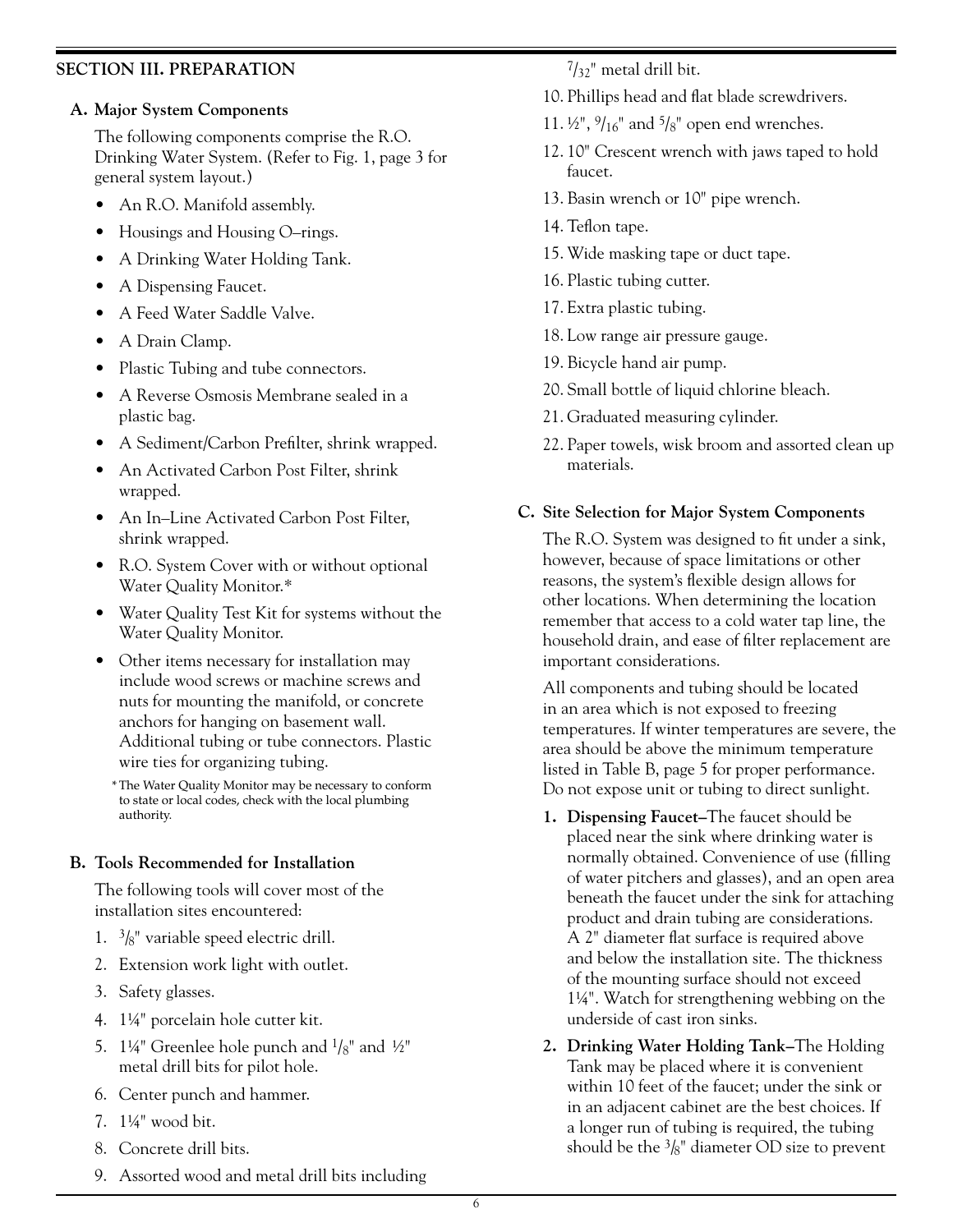a high pressure drop. Remember, these tanks can weigh up to 30 pounds when full of water; a firm, level area is required.

- **3. R.O. Manifold Assembly–**The manifold can be installed on either the right or left side of the under–sink area or a cabinet. The right side is recommended because all the tubing will be to the back of the cabinet and out of the way. Installation in the basement is also an option, one location is near the laundry/ utility sink where cold potable water and drain access is handy. The mounting location should allow adequate clearance and accessibility for cartridge changes.
- **4. Feed Water Connection–**The Feed Water Saddle Valve should be located as close to the manifold assembly as possible. USE A POTABLE COLD WATER SUPPLY ONLY. Softened water is preferred as it will extend the life of the R.O. Membrane.
- **5. Drain Connection–**The waste water must go to drain through an anti–siphon air gap. The air gap is provided for in the base of the faucet. If discharging into a utility sink or standpipe, an air gap of greater than 1" above the flood rim must be provided.

 Do NOT connect the system drain line to the dishwasher drain or near the garbage disposal. Backpressure from these units may cause the air gap to overflow.

#### **SECTION IV. INSTALLATION STEPS**

 All plumbing should be done in accordance with state and local plumbing codes.

 **NOTE**: Some codes may require installation by a licensed plumber; check with the local plumbing authority prior to installation.

 In restricted under–sink areas, it may be easier to install the faucet first. Allow adequate tubing lengths for any final component position.

**A. Faucet Installation–**The faucet contains an anti–siphon air gap. While the system is producing water, the drain water flows from the R.O., through the air gap and then to the household drain. The purpose of the air gap is to prevent water in the drain from backing up into the R.O. Drinking Water System.

 **NOTE:** For proper installation the Air Gap Faucet has a critical level line "CL" marked on its body and should be mounted so that the "CL" line is at least one (1) inch (26mm) above the flood level rim of the sink.

 The easiest installation is to use an existing spray attachment hole. If the spray faucet hole is not available, then the sink top must be drilled. Choose a convenient location as described in Sec. III, C.1, page 6.

- 1. Mark the location of the center of the faucet base.
- 2a. Drilling a stainless steel sink:
	- •Center punch the hole to provide a starting point for the drill.
	- •Start with a smaller drill as a pilot, and then drill a 1⁄2" diameter hole to accept the bolt of a 11⁄4" Greenlee Hole Punch (11⁄4" chassis punch).
	- •Clean away any chips.
	- •Install the punch and tighten the nut to cut the hole.
	- •Deburr any sharp edges.
- 2b. Drilling a porcelain sink:

 It is best to use a special 11⁄4" diameter cutter designed for porcelain. A carbide tipped masonry bit is a second choice.

- •Place a piece of tape over the area to be drilled to help prevent chipping.
- •Drill a pilot hole for the porcelain cutter. Use the pilot drill supplied with the kit or a carbide tipped drill.
- •When drilling the 11⁄4" hole, drill slowly and carefully; the porcelain chips easily.
- After drilling, clean the area well. Iron filings, if left in place, can cause rust stains.
- 2c. Drilling a counter top:

 **NOTE:** The counter top must be less than 11⁄4" thick. Treat ceramic tile as porcelain until the tile is penetrated, then use the carbide tipped metal cutter.

 Formica counter tops may be drilled with a good  $1\frac{1}{4}$ " wood bit; drilling a  $\frac{3}{32}$ " pilot hole will help keep the bit going straight.

3. Assemble and attach the Faucet (refer to Fig. 2, page 8).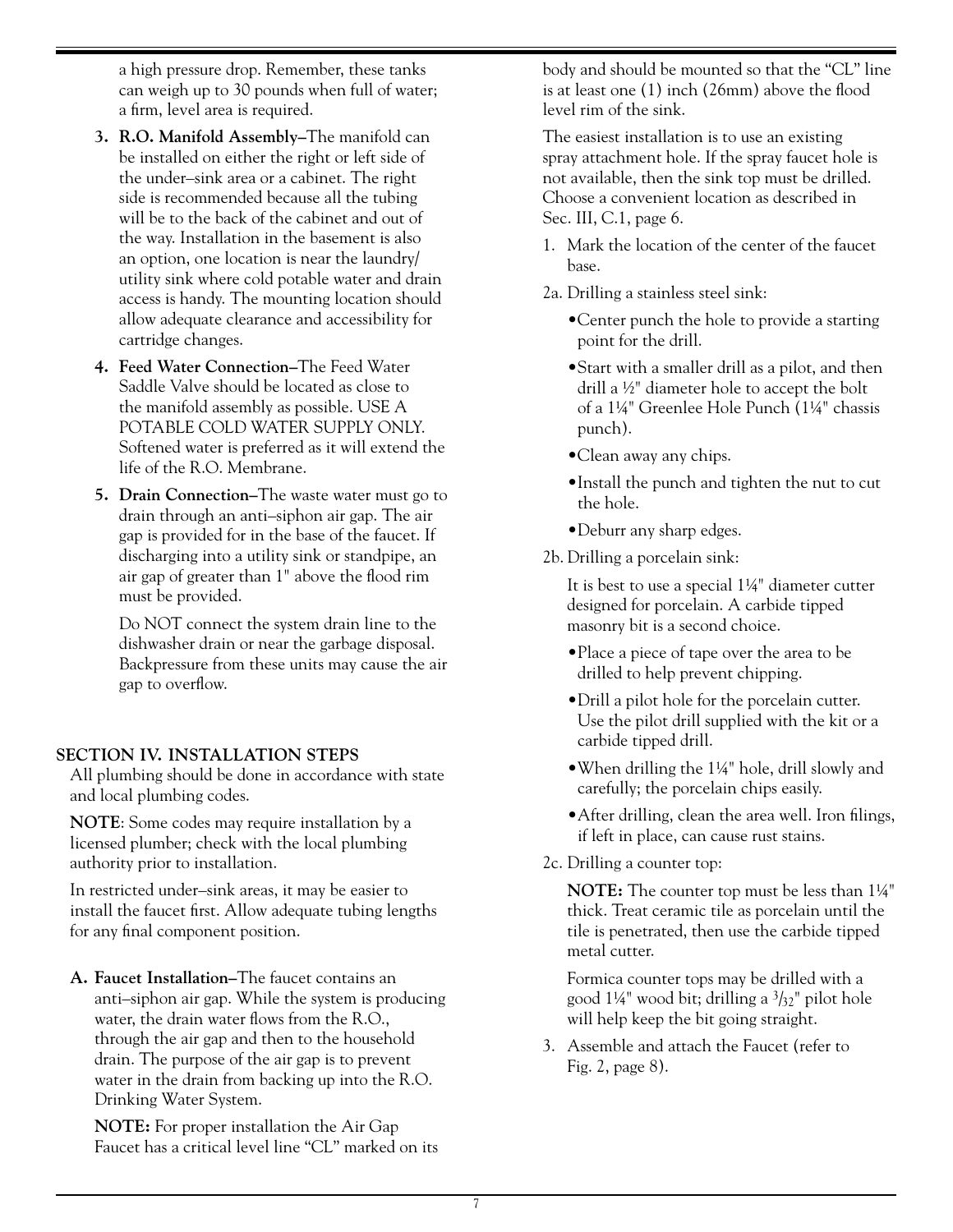#### **LONG REACH AIR GAP FAUCET WITH 3/8" CONNECTOR**



**Figure 2**

- •Assemble the Body and Spout by removing the plastic shipping plug from the Body and then firmly pressing in the Spout.
- •In the following order, place the Face Plate (Escutcheon) on the  $7/16$ " stud.
- •From the top of the counter place the stud through the mounting hole.
- •From the bottom of the counter top, in the following order, assemble the Slotted Washer, the Plastic Spacer (with open end upwards), the  $7/16$ " Washer and the  $7/16$ " Hex Nut.
- To the end of the  $7/16''$  stud screw on the  $3/8''$ Polytube Quick Connect Fitting. Once snug by hand take a pair of pliers and tighten the fitting an additional half turn. Don't over tighten.
- •Rotate the Spout and Body into position. Align the Slotted Washer and the Spacer to allow access to the Hose Barbs, and tighten the Hex Nut while holding the faucet in alignment with a padded Crescent wrench. Do not over tighten.

## **B. Feed Water Saddle Valve Installation**

 Decide on location. Do NOT connect to a hot water feed line. If you are not sure of the supply, run the hot water and feel the supply piping.

## **FEED WATER SADDLE VALVE**



**Figure 3**

Water over 100°F may cause permanent damage to the R.O. Membrane. (Refer to Fig. 3.)

- 1. Shut off the water supply and drain the line.
- 2a. To install on (soft) Copper Tubing supply line:
	- •Turn the Handle of the Feed Water Saddle Valve counter clockwise (outward) until the lance does not protrude from the gasket. It may have to be pushed in.
	- •Assemble the Feed Water Saddle Valve on the tubing.
	- $-$ for  $\frac{3}{8}$ " OD tubing use the back plate side with the small groove to prevent distortion of the tubing.
	- –for larger tubing (up to  $\frac{5}{8}$ " OD) use the large groove of the back plate.
	- •Assemble and tighten the brass screw.
	- •To pierce the tubing, turn the Valve Handle fully clockwise (inward). A small amount of water may escape from the outlet until it is fully pierced.
	- •When you feel the Valve Handle firmly seated in the clockwise direction, the copper tube is pierced and the valve is closed.
- 2b. To install on (hard) Steel or Brass Tubing supply line.
	- •The supply line should now be drained. Use a battery powered or properly grounded drill to avoid shock hazard.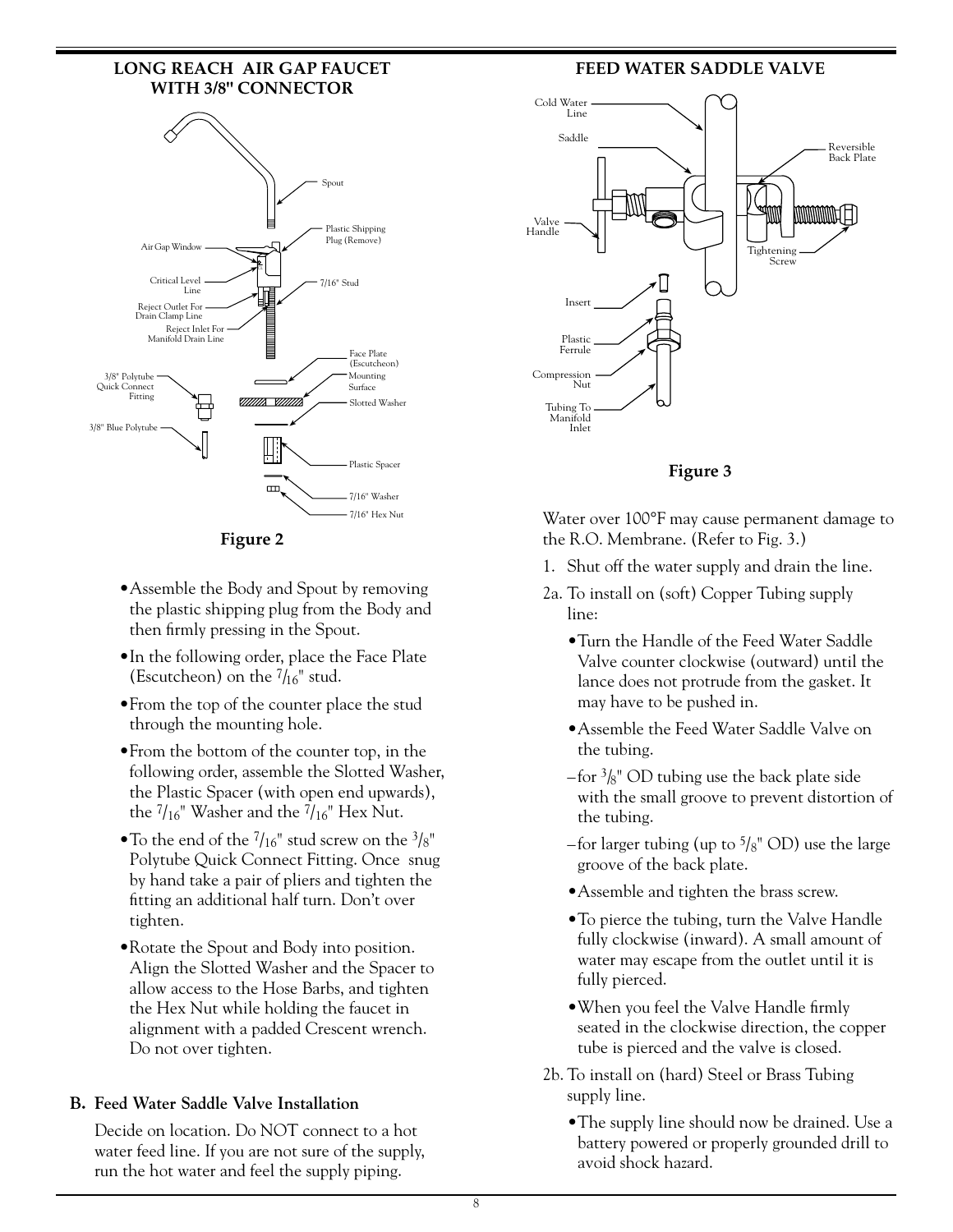- Drill a  $\frac{3}{16}$ " hole in the supply line; (do not drill through the opposite wall).
- •Turn the handle to expose the lance no more than  $\frac{3}{16}$ " beyond the rubber gasket.
- •Place the body of the valve over the hole so that the lance fits into the hole.
- •Assemble and tighten the brass screw.
- •Turn the Valve Handle clockwise (inward) until firmly seated. The valve is closed.
- 3. With the Feed Water Saddle Valve closed, open the sink faucet and the water supply and allow the water to run for a few minutes to flush any debris caused by the installation.
	- •Close the faucet and check the Feed Water Saddle Valve for leaks.

#### **C. Drain Clamp Installation**

 Choose the drain outlet location per Sec. III, C.5, page 7.

 The following are instructions for discharging into the sink drain pipe. (Refer to Fig. 1, page 3.)

- 1. Position the Drain Clamp on the sink drain pipe above the drain trap. Allow room for drilling. Tighten securely.
- 2. Use a battery powered or properly grounded drill. Using the Clamp port as a drill guide,

drill a 7/32" hole through the wall of the drain pipe. Do NOT penetrate the opposite side of the pipe.

3. Locate the  $\frac{3}{8}$ " Black Drain Tubing which is shipped loose in the box.

 **NOTE:** When cutting the polytubing make clean, square cuts, failing to do so could result in poor connections and possible leaks.

 **CAUTION:** The lowest point of the line should be the point of connection to the Drain Clamp. There should be no sag in the line as this may cause excessive noise as the reject water is flowing to drain.

 Firmly press one end of the tubing over the  $3/8$ " drain outlet hose barb on the Dispensing Faucet. Allow the tubing to relax, then press firmly again to insure proper seating. No connectors are required when attaching hose to Hose Barbs. Route the tubing to the Drain Clamp and trim to length.

•Refer to Fig. 4. Insert the tubing into the Drain Clamp. Make sure the tubing is pressed all the way in to create a pressure tight connection.

NOTE: If you want to pull the tubing out for some reason, push the ring around the tubing in and pull the tubing out.



#### **3/8" DRAIN CLAMP ASSEMBLY**

**Figure 4**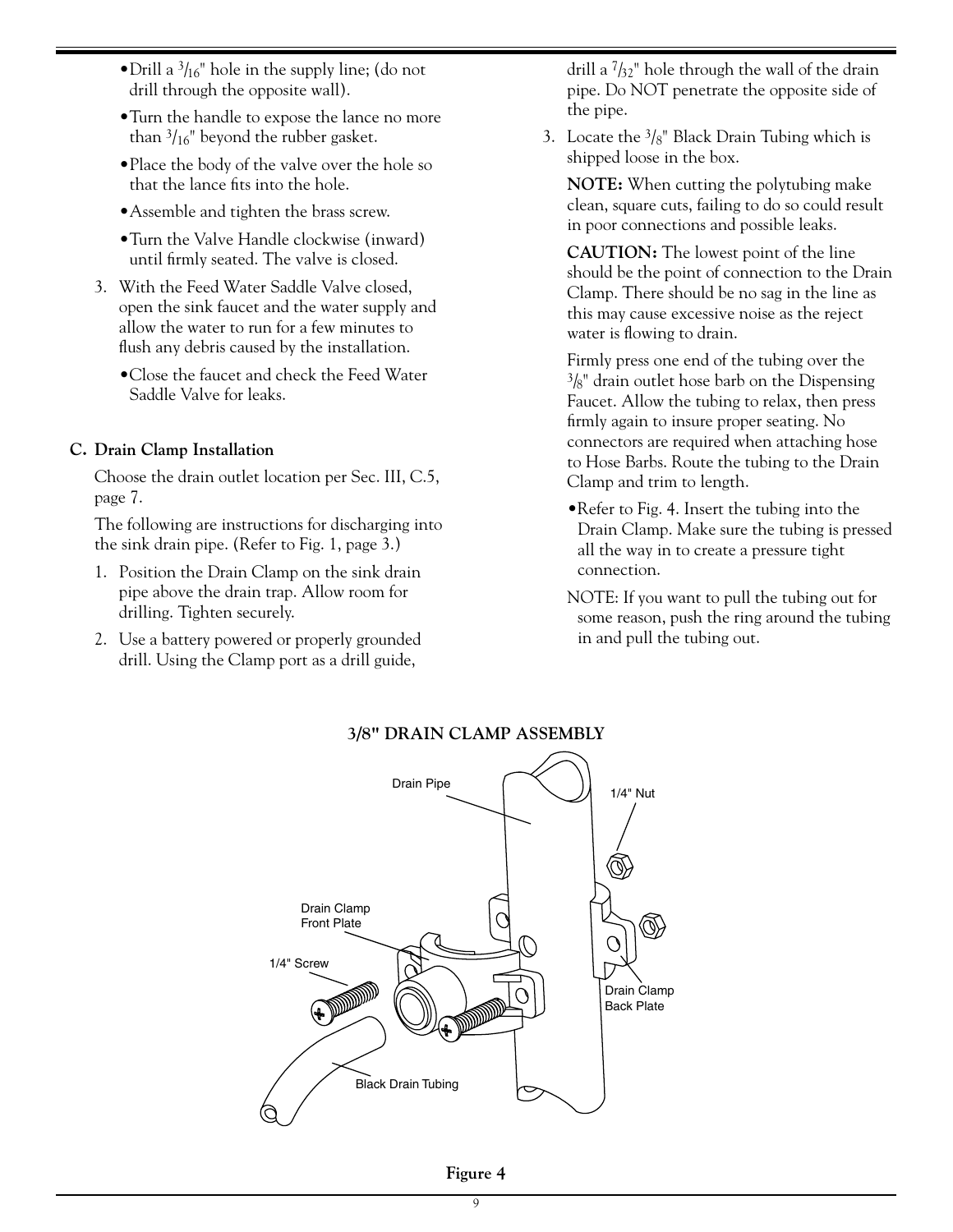## **D. R.O. Manifold Assembly Installation**

 Locate the site per Sec. III, C.3, page 7. Various installation sites will require different types of mounting fasteners; be sure the fastener selected will provide a firm, solid mounting. A support panel may be necessary on thin cabinet walls or to span between wall studs on particleboard or drywall.

 Do not drill through exterior cabinet walls or leave sharp wood screw points exposed in readily accessible cabinet interiors.

 The close proximity of a dishwasher or a trash compactor may require special fabrication of a mounting plate.

- 1. The mounting bracket will accept either #10 or #12 (5mm) mounting screws spaced on 6" (15 cm) centers. Allow at least 4" (10 cm) of clearance beneath the filter housings to accommodate filter changes. Mark the two locations (the bracket can be used as a template). Install the screws and tighten them until the heads are about  $\frac{5}{8}$ " from the wall.
- 2. Locate the 1⁄4" Red Feed Water Tubing. Remove the red plug from the fitting labelled "In" on the manifold and insert the tubing. Reference the special supplement sheet in the carton for proper connection of all tubing and removal of plugs. Run the tubing along its course to the Feed Water Saddle Valve, trim to length. (Refer to Fig. 1, page 3.)

 Refer to Fig. 3, page 8. To the end of the red polytube install the Compression Nut, the Plastic Ferrule, and the Insert. Connect to the Feed Water Saddle Valve.

- 3. Locate the 1⁄4" Black Drain Tubing. Remove the black plug from the fitting labelled "Drain" on the manifold and insert the tubing. The end of the Black Drain Tubing that should be inserted into the "Drain" port will have a green drain restrictor in it. Run the tubing along its course to the 1⁄4" Hose Barb on the Dispensing Faucet, trim to length and connect by firmly pressing over the barb. Allow the tubing to relax, then press firmly again to insure proper seating.
- 4. Locate the 1⁄4" yellow tubing with the tee attached to one end. Remove the yellow plug from the fitting labelled "Out" on the manifold

and insert the tubing.

5. Locate the  $\frac{3}{8}$ " Blue Product Water Tubing. Firmly press one end into the tee and the other end into the faucet connector. (Refer to Fig. 1, page 3.) The fittings will grab the tubing and seal it in place. Make sure the tubing is pressed all the way in to create a pressure tight connection.

 **NOTE:** If you want to pull the tubing out for some reason, push the ring around the tubing in and pull the tubing out.

- 6. Hang the Manifold Assembly on the mounting screws and tighten. DO NOT OVERTIGHTEN.
- 7. Remove the wrapping from the In–Line Activated Carbon Post Filter. Slice the  $\frac{3}{8}$ " Blue Polytube where it would be convenient to install and change the In–Line Filter. Make a clean straight cut to insure proper connections. The "Out" port on the In–Line Filter should be toward the faucet. Firmly press in the tubing. The fittings will grab the tubing and seal it in place. Make sure the tubing is pressed all the way in to create a pressure tight connection.

## **E. Position the Drinking Water Holding Tank and Make the Final Hose Connections.**

- 1. Check the tank precharge pressure. Make sure it is between 5 to 7 psig. If not, use a bicycle hand pump or other pump to bring the pressure up to the 5 to 7 psig range.
- 2. Pull the cap/plug off the top of the tank where the Tank Shut–Off should go. (Refer to Fig. 1, page 3.)
- 3. Wrap the white teflon tape, included in the box, three times around the 1⁄4" male outlet thread. Wrap in the direction of the threads (clockwise when looking down on the Holding Tank). The tape will act as a thread sealant. Screw on the Holding Tank Shut–Off Valve.
- 4. Locate the  $\frac{3}{8}$ " Yellow Tubing. Firmly press one end into the Holding Tank Shut–Off Valve and the other end into the tee. (Refer to Fig. 1, page 3.) The fittings will grab the tubing and seal it in place. Make sure the tubing is pressed all the way in to create a pressure tight connection.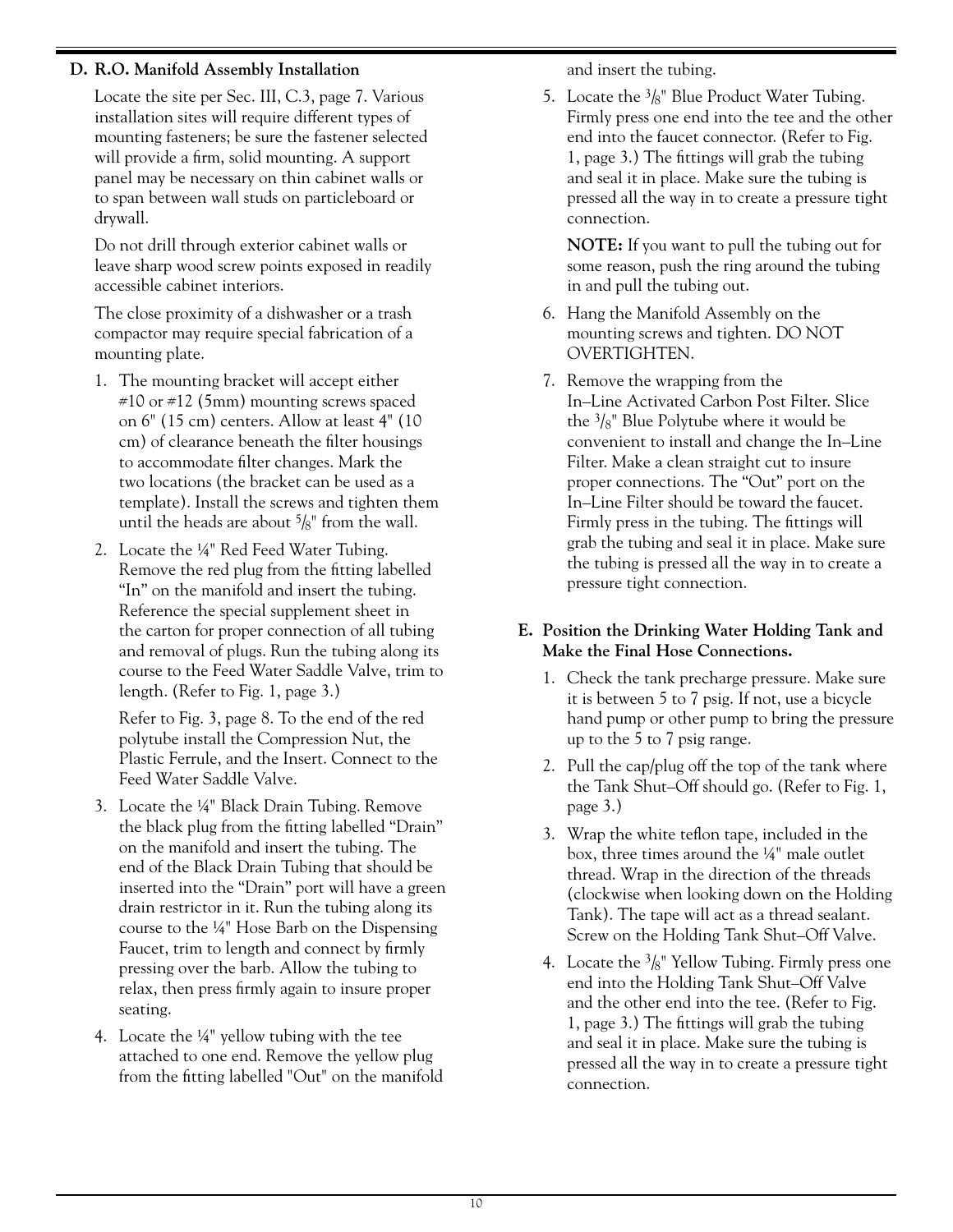## **F. Start Up**

 At time of start up and each time the filters are changed the system should be sanitized (also see Operation and Maintenance Sec. V, B.1–4, page 12).

1. Sanitizing the system. Use a drip pan to aid clean–up.

 **NOTE:** The system should be sanitized BEFORE installing the Sediment/Carbon Prefilter, the Activated Carbon Post Filter or the R.O. Membrane.

- •Use a good quality unscented 5¼% liquid chlorine household bleach.
- •Open the Dispensing Faucet by lifting the black handle and open the Holding Tank Shut–Off Valve (the handle should be parallel with the valve body).
- •Remove the plug on the underside of the manifold labelled "SEDIMENT/ CARBON". Pour one capful of bleach (this is approximately 2 tsp. or 10 ml) into one of the white Housings. Insert a Housing O–ring into the Housing groove, (press firmly in place). Engage and firmly tighten the Housing hand tight only.
- •Remove the plugs labelled "MEMBRANE" and "ACTIVATED CARBON" from the underside of the manifold. To each of the remaining white Housings, add one capful of bleach. Insert a Housing O–ring, engage and firmly tighten the Housings hand tight only.
- •Slowly open the Feed Water Saddle Valve (turning counter clockwise).
- As soon as the water begins to come out of the Dispensing Faucet, close the Faucet.
- •Let stand for 15 minutes.

 **NOTE:** During this time, check the system carefully for leaks.

- •At the end of 15 minutes, CLOSE the Feed Water Saddle Valve and open the Dispensing Faucet.
- Allow the Holding Tank to completely drain, then remove the Sediment/Carbon Filter Housing (the farthest of the three from the In–Out ports), empty, and install the Sediment/Carbon Prefilter. Firmly tighten the Housing hand tight only.
- •Remove the Activated Carbon Filter Housing (the closest of the three to the

In–Out ports), empty, and install the Activated Carbon Post Filter. Firmly tighten the Housing hand tight only.

- 2. Installing the R.O. Membrane:
	- •Remove the R.O. Membrane Housing, (the middle one), and empty.
	- •Insert the Membrane up into the manifold. (The O–rings should be up toward the manifold.) Check the Housing O–ring for proper position in its groove, engage and firmly tighten the Housing hand tight only.
- 3. Rinsing the system:
	- •Slowly open the Feed Water Saddle Valve fully counter clockwise.
	- •The Holding Tank Valve should be open.
	- •Check the Air Gap Window on the Dispensing Faucet to be sure that the drain water is flowing. (Refer to Figure 2, page 8.) The R.O. System is now making water.
	- •Do not open the Faucet for at least 8 hours.
	- •Do not use the first three full tanks of water.

 **CAUTION:** The R.O. Membrane is shipped with a preservative in it. To ensure proper rinsing of the R.O. Membrane it is important to wait at least 8 hours before emptying each tank.

 When the Faucet is first opened, expect air and carbon fines (very fine black powder) from the In–Line and Activated Carbon Post Filters to be rinsed out. This is normal for the first tank of water or after the Activated Carbon Post Filters are changed.

## **SECTION V. OPERATION & MAINTENANCE**

## **A. Normal Operation**

- 1. It is normal for the Total Dissolved Solids (TDS) of the water to be higher than normal during the first 5 gallons of operation; this is due to the sanitizing solution and the new Post Filters. After this water is rinsed to drain, the removal rate should stabilize at a value of greater than 75%. The optional Water Quality Monitor measures the TDS reduction and gives an indication of proper performance. Water pressure affects the production rate and quality.
- 2. R.O. systems produce drinking water at relatively slow rates; it can take up to 5 hours or more to fill the Holding Tank. Normal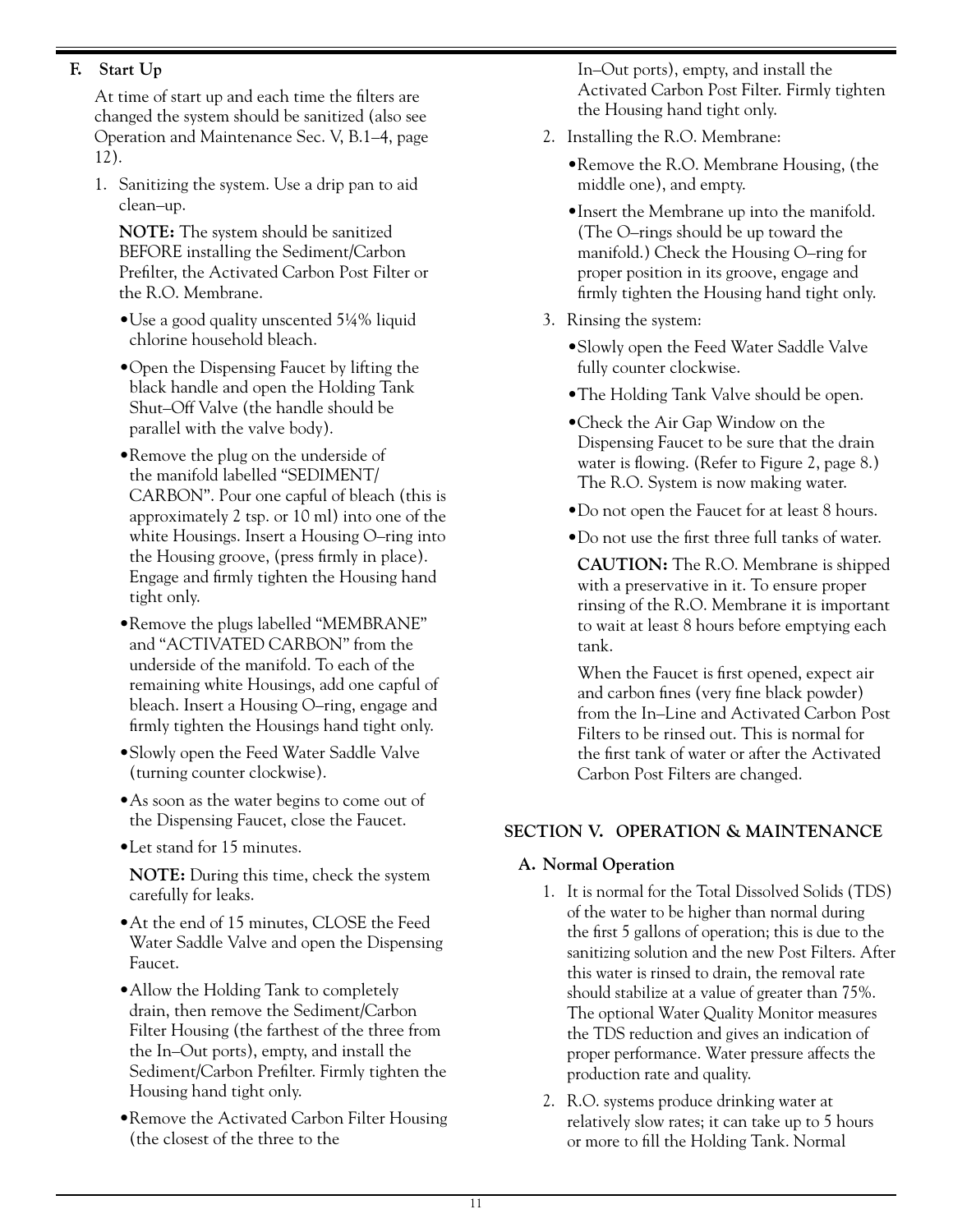operation is to let the Holding Tank fill with water and then draw water as needed. When the pressure in the Holding Tank falls to a given pressure (as the water is being used) the Automatic Shut–Off Valve (ASO Valve) will start water production and the system will refill the Holding Tank. When the Holding Tank is full and no water is being used, the ASO Valve will automatically shut off the feed water to conserve water. The more water that is used (up to the capacity of the system) the better the R.O. system will function. Other uses for the water are flowers, pets and rinsing glassware.

 With each use it is recommended that you run the tap for at least 10 seconds prior to using water. This is especially important if the water tap has not been used daily. After periods of non–use, such as a week of vacation, it is better to empty the Holding Tank and allow the system to produce fresh water for use. If the system is not used for 3–4 weeks or longer, it is a good idea to resanitize the system and to change the prefilter and post filters.

## **B. Changing Filters**

 THIS R.O. SYSTEM CONTAINS FILTERS WHICH MUST BE REPLACED AT REGULAR INTERVALS TO MAINTAIN PROPER PERFORMANCE. USE ONLY FACTORY APPROVED FILTERS.

 All individuals should take adequate precautions when changing the filters, including wearing protective gloves, to avoid direct contact with the exhausted filters.

The recommended interval for changing the filters (not the R.O. Membrane) is every six (6) months. Typical T.F.C. Membrane life expectancy is three years. Local conditions may dictate more frequent changes.

 **NOTE:** If the R.O. Membrane is to be replaced, see Sec. IV, F.1–3, page 11, for the proper procedure.

 Use a drip pan to catch any water that may spill when the Filter Housings are removed. Refer to Fig. 1 page 1 for component location.

- 1. Close the Feed Water Saddle Valve by turning fully clockwise and open the Dispensing Faucet by lifting the handle. Allow the Holding Tank to empty.
- 2. Loosen and remove the Sediment/Carbon Filter and the Activated Carbon Filter Housings. Discard the filters.
- 3. Wash the inside of the Housings using a mild detergent and a soft cloth. Do not use abrasive cleaners or pads. Thoroughly rinse all soap from the Housings before reassembly.
- 4. To sanitize the system and replace the filters:
	- **NOTE:** The system should be sanitized before installing the Sediment/Carbon Prefilter and Activated Carbon Post Filter.
	- •Use a good quality unscented 5¼% liquid chlorine household bleach.
	- Add one capful of bleach (this is 2 tsp. or 10 ml) to the Sediment/Carbon Filter Housing and temporarily install the Housing without the Sediment/Carbon Prefilter. Check the Housing O–ring for proper position in its groove, engage and firmly tighten the Housing hand tight only.
	- •Add one capful of bleach to the Activated Carbon Filter Housing. Carefully fill the Housing with tap water and temporarily install the Housing without the Activated Carbon Post Filter.
	- •The Dispensing Faucet should be open, slowly open the Feed Water Saddle Valve.
	- •As soon as water begins to drip out of the Dispensing Faucet, close the Faucet.
	- •Let the system stand for 15 minutes.
	- •At the end of 15 minutes, in the following order, close the Feed Water Saddle Valve, close the Holding Tank Valve and open the Dispensing Faucet to release the pressure.
	- •Remove the Sediment/Carbon Filter Housing and empty. Remove the wrapping and install the Sediment/Carbon Prefilter. Firmly tighten the Housing hand tight only.
	- •Remove the Activated Carbon Filter Housing and empty. Remove the wrapping and install the Activated Carbon Post Filter. Firmly tighten the Housing hand tight only.
	- •Disconnect the yellow product water tubing that runs from the Holding Tank to the Tee (see Fig. 1, page 3). Put 50 drops of bleach (this is  $\frac{1}{2}$  tsp. or 3 ml) into the tubing and reconnect it to the Tee.

 **NOTE:** Now is the convenient time to change the In–Line Activated Carbon Post Filter, see Sec. V, C.1–6, page 13.

•Slowly open the Feed Water Saddle Valve. When water begins dripping out of the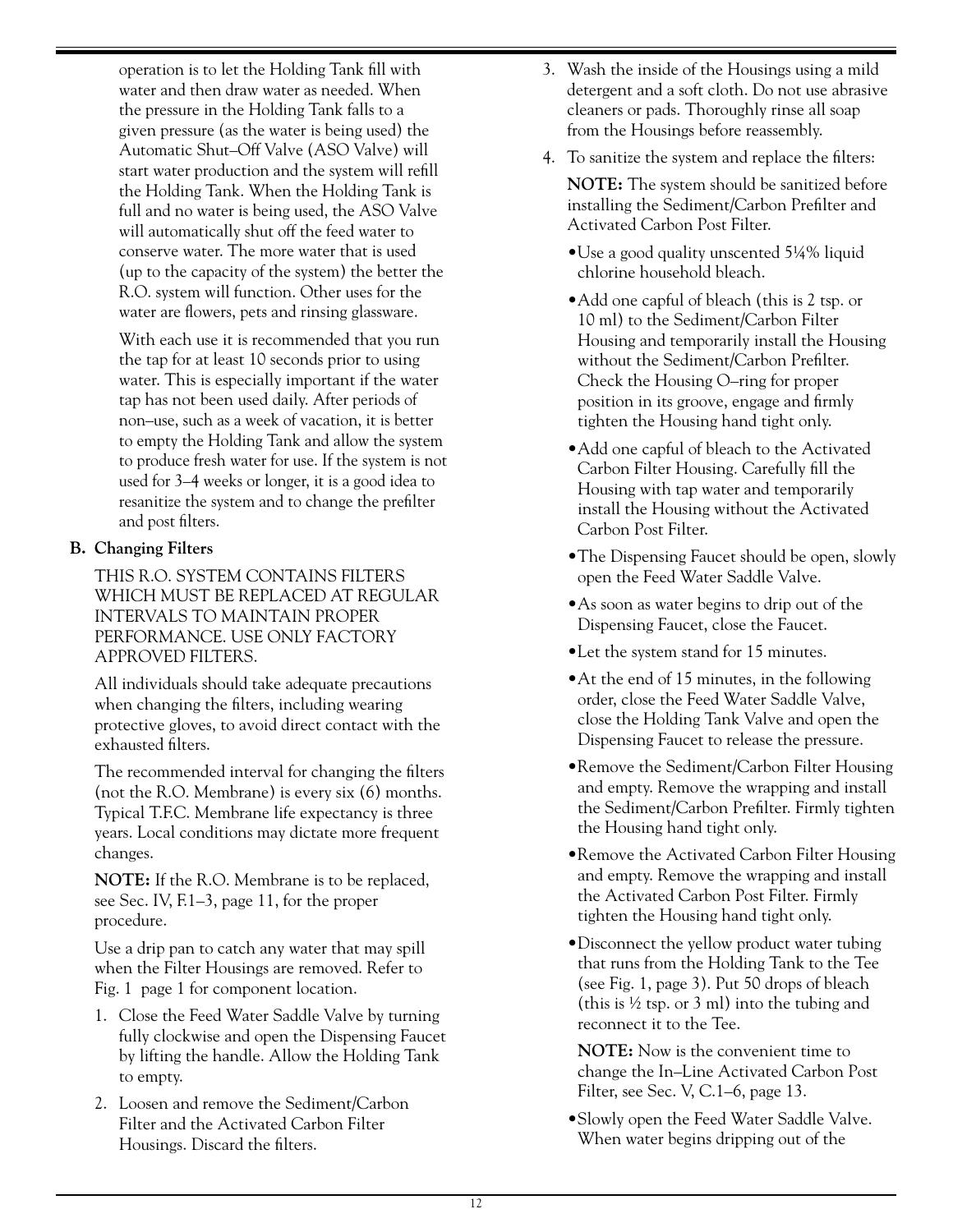Dispensing Faucet, in the following order, close the Faucet and then open the Holding Tank Valve.

- •Do not open the Faucet for at least 8 hours.
- •Discard the first three full tanks of water produced, they will contain chlorine.

#### **C. Changing the In–Line Activated Carbon Post Filter**

- 1. Close the Feed Water Saddle Valve by turning fully clockwise.
- 2. Close the Holding Tank Valve and then open the Dispensing Faucet to release the pressure.
- 3. Remove the In–Line Activated Carbon Post Filter. Disconnect the used Post Filter by pressing in the connector's collar and at the same time pulling the tube out of the fitting.
- 4. Firmly reconnect the polytubes to the new Post Filter. (Refer to Fig. 5). Make sure the tubing is pressed all the way in to create a pressure tight connection.
- NOTE: If you want to pull the tubing out for some reason, push the ring around the tubing in and pull the tubing out.
- 5. Slowly open the Feed Water Saddle Valve.
- 6. When water begins dripping out of the Faucet, in the following order, close the Faucet and open the Holding Tank Valve. When the Faucet is first opened, expect air and carbon fines (very fine black powder), from the new Post Filter to be rinsed out. This is normal for the first tank of water.

## **IN–LINE ACTIVATED CARBON POST FILTER ASSEMBLY**



#### **SECTION VI. TECHNICAL DATA A. Water Quality**

 Water quality is normally measured with a special meter that measures the water's ability to conduct electricity. The more dissolved solids in the water, the higher the conductivity. The results are usually reported in **Parts per Million** (ppm) or **Milligrams per Liter** (mg/l) of **Total Dissolved Solids** (TDS). (Although technically they are not exactly equal, in most discussions  $ppm = mg/l.$ )

 R.O. Membranes are rated by the amount of dissolved solids that are rejected. This rating is a ratio of the TDS in the feed water to the TDS in the product water and is reported as **Percent Rejection**. If the feed water contained 100 ppm of TDS and the product water contained 10 ppm of TDS, 90 ppm have been rejected and the reject ratio is 90%.

Percent Rejection =

Feed TDS–Product TDS  $_{\text{X}}$  100% Feed TDS

 EXAMPLE: Feed water is 500 ppm TDS and the product water is 75 ppm TDS.

Percent Rejection =  $\frac{500-75}{500}$  x 100%

Percent Rejection =  $0.85 \times 100\%$  or 85%

#### **B. Water Quantity**

 Water quantity is termed **Flux** or **Product Water Rate** and is measured as the amount of water produced in one day. It is reported as **Gallons per Day** (gpd) or **Liters per Day** (lpd).

 The flow of water to drain is the **Reject Water Rate** and is measured as **Gallons per Day** (gpd) or as **Milliliters per Minute** (ml/min).

Milliliters per minute  $x 0.38$  = gallons per day

 EXAMPLE: The drain flow will fill a graduated cylinder to the 150 ml mark in one minute.

150 ml/min. x 0.38 = 57 gpd

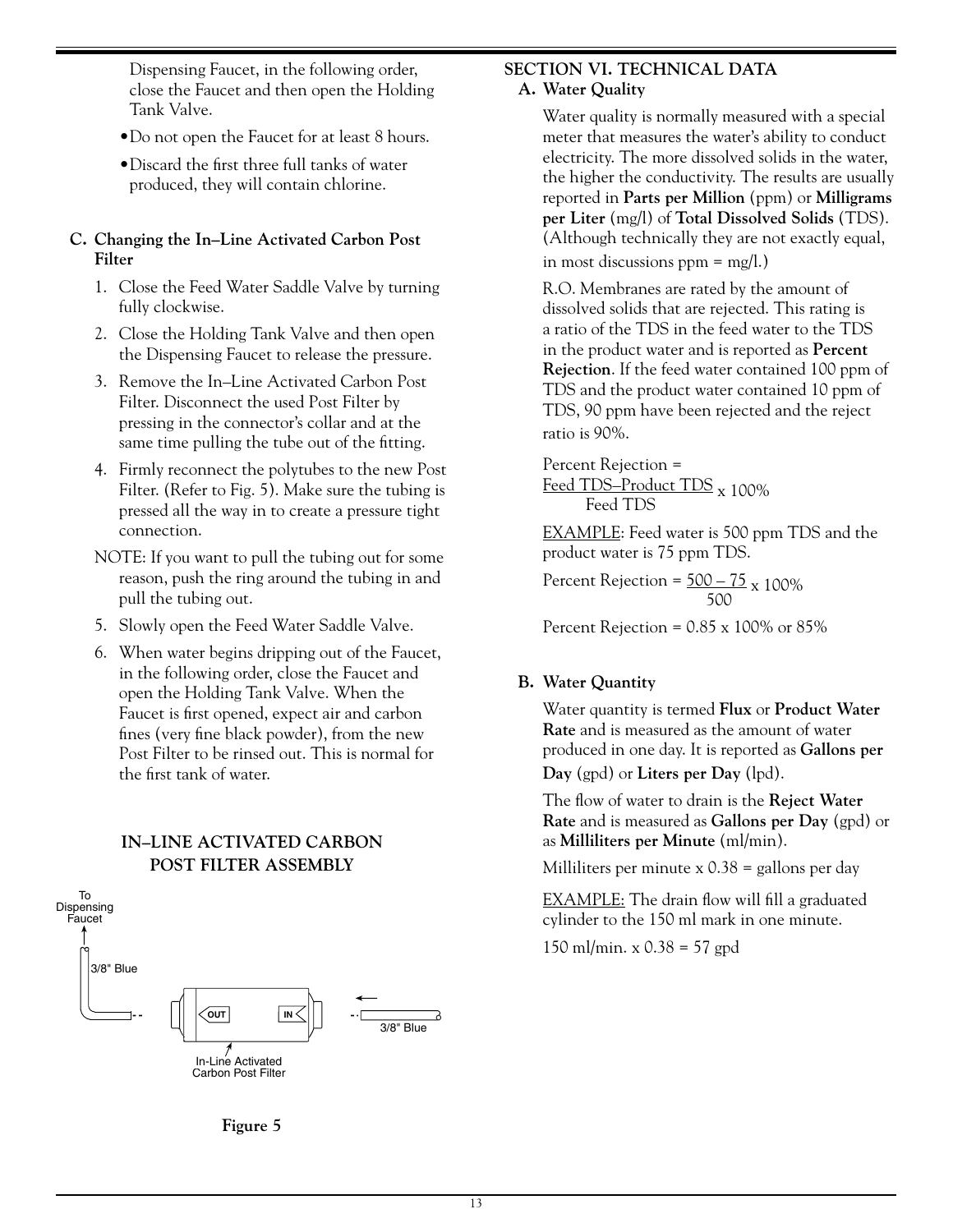If the container available measures ounces, use the following conversion:

Ounces per minute  $x 11.2$  = gallons per day

EXAMPLE: The product flow will fill 2<sup>1</sup>/2 ounces in two minutes.

2.5 oz.  $\div$  2 min. = 1.25 oz./min.

1.25 oz./min. x  $11.2 = 14$  gpd

 The **Reject Ratio** is the amount of water produced compared to the amount of water flowing to drain.

 Reject Ratio = Reject Rate\_ Product Rate

EXAMPLE: The product rate is 14 gpd and the reject rate is 56 gpd.

Reject Ratio =  $56 \div 14$ 

Reject Ratio =  $4$  or  $4$ –to–1

 The **Percent Recovery** is another way to measure the amount of water produced as compared to the amount actually used.

%  $\%$  Recovery =  $\frac{Product Rate}{Red Rate}$  x 100%

 NOTE: The total flow or feed water rate into the system is the sum of the product flow and the drain flow.

**EXAMPLE:** The product water rate is 14 gpd and the drain water rate is 56 gpd.

```
Feed Rate = 14 gpd + 56 gpd = 70 gpd
```
% Recovery =  $\frac{14 \text{ gpd}}{70 \text{ gpd}}$  x 100%

% Recovery = 0.20 x 100% or 20%

#### **C. Net Pressure Differential**

 Most R.O. Membranes are rated at a standardized condition of 77°F (25°C) and 65 psig (450kPa) discharging to atmospheric pressure.

 Product water quality and quantity greatly depend upon the **Net Pressure Differential** ( p) across the R.O. Membrane. This pressure differential is a summation of the feed water pressure at the Membrane, which tries to push the water through, the pressure in the Holding Tank, which tries to push the water backwards and the osmotic pressure, which also tries to push the water backwards.

The **Osmotic Pressure** is in proportion to the

dissolved minerals in the water and can be approximated by 1 psig for each 100 ppm of TDS

 EXAMPLE: A feed water with 1500 ppm of TDS would exert a backward pressure of about 15 psig on the membrane.

 Net Pressure Differential = Feed Water Pressure – Holding Tank Pressure – Osmotic Pressure

 The higher the net pressure differential, the higher the quantity and quality of water produced. Some loss of production is normal when using a pressurized Holding Tank.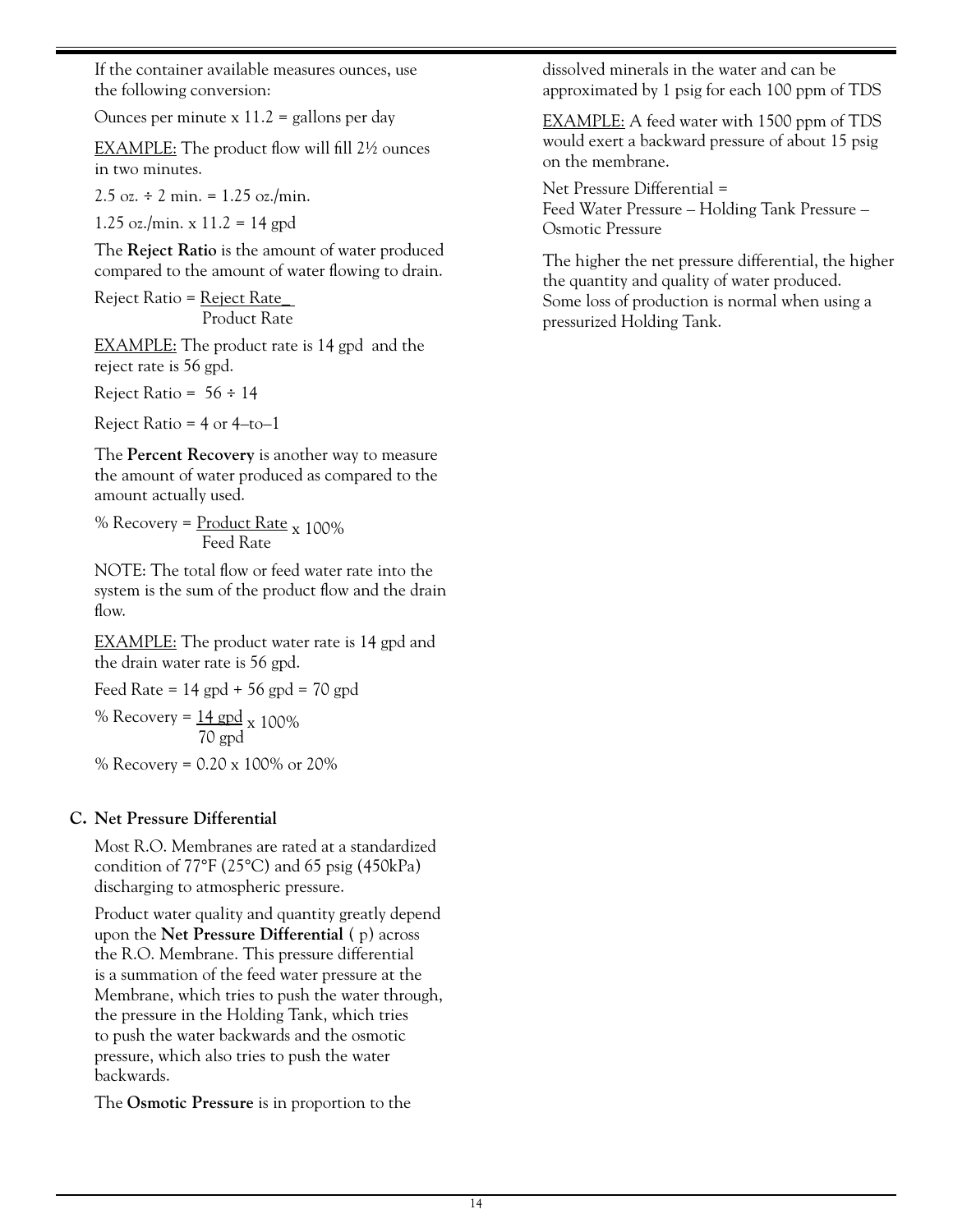|                          | D. WATER PRODUCTION RATE CHART                                                                                                         |      |      |           |      |           |      |                      |                   |           |         |                      |         |           |                   |           |
|--------------------------|----------------------------------------------------------------------------------------------------------------------------------------|------|------|-----------|------|-----------|------|----------------------|-------------------|-----------|---------|----------------------|---------|-----------|-------------------|-----------|
|                          | <b>Estimated Water Production Rate</b><br><b>Feed Water</b><br>in Gallons Per Day (gpd) and Liters Per Day (lpd) for Line Pressure of: |      |      |           |      |           |      |                      |                   |           |         |                      |         |           |                   |           |
|                          |                                                                                                                                        |      |      | 40 psig   |      | 50 psig   |      |                      |                   | 70 psig   |         |                      |         | 90 psig   |                   | 100 psig  |
| Temp                     |                                                                                                                                        | TDS* |      | (280 kPa) |      | (345 kPa) |      | 60 psig<br>(414 kPa) |                   | (483 kPa) |         | 80 psig<br>(552 kPa) |         | (621 kPa) |                   | (690 kPa) |
| $\,{}^{\circ}\mathrm{F}$ | $\rm ^{\circ}C$                                                                                                                        | mg/l | gpd  | lpd       | gpd  | lpd       | gpd  | lpd                  | gpd               | lpd       | gpd     | lpd                  | gpd     | lpd       | gpd               | lpd       |
| 40                       | $\overline{4}$                                                                                                                         | 50   | 6.5  | 24.6      | 8.5  | 32.2      | 10.5 | 39.7                 | 12.5              | 47.3      | 14.5    | 54.9                 | 16.5    | 62.5      | 18.5              | 70.0      |
|                          |                                                                                                                                        | 500  | 5.6  | 21.2      | 7.6  | 28.8      | 9.6  | 36.3                 | 11.6              | 43.9      | 13.6    | 51.5                 | 15.6    | 59.0      | 17.6              | 66.6      |
|                          |                                                                                                                                        | 1000 | 4.6  | 17.4      | 6.6  | 25.0      | 8.6  | 32.6                 | 10.6              | 40.1      | 12.6    | 47.7                 | 14.6    | 55.3      | 16.6              | 62.8      |
|                          |                                                                                                                                        | 1500 | 3.6  | 13.6      | 5.6  | 21.2      | 7.6  | 28.8                 | 9.6               | 36.3      | 11.6    | 43.9                 | 13.6    | 51.5      | 15.6              | 59.0      |
| 50                       | 10                                                                                                                                     | 50   | 9.9  | 37.5      | 12.9 | 48.8      | 15.9 | 60.2                 | 19.0              | 71.9      | 22.0    | 83.3                 | 25.0    | 94.6      | 28.1              | 106.4     |
|                          |                                                                                                                                        | 500  | 8.5  | 32.2      | 11.5 | 43.5      | 14.6 | 55.3                 | 17.6              | 66.6      | 20.6    | 78.0                 | 23.7    | 89.7      | 26.7              | 101.1     |
|                          |                                                                                                                                        | 1000 | 7.0  | 26.5      | 10.0 | 37.9      | 13.0 | 49.2                 | 16.1              | 60.9      | 19.1    | 72.3                 | 22.1    | 83.6      | 25.2              | 95.4      |
|                          |                                                                                                                                        | 1500 | 5.5  | 20.8      | 8.5  | 32.2      | 11.5 | 43.5                 | 14.6              | 55.3      | 17.6    | 66.6                 | 20.6    | 78.0      | 23.7              | 89.7      |
| 60                       | 16                                                                                                                                     | 50   | 13.2 | 50.0      | 17.3 | 65.5      | 21.4 | 81.0                 | 25.4              | 96.1      | 29.5    | 111.7                | 33.6    | 127.2     | 37.7              | 142.7     |
|                          |                                                                                                                                        | 500  | 11.4 | 43.1      | 15.5 | 58.7      | 19.5 | 73.8                 | 23.6              | 89.3      | 27.7    | 104.8                | 31.7    | 120.0     | 35.8              | 135.5     |
|                          |                                                                                                                                        | 1000 | 9.4  | 35.6      | 13.4 | 50.7      | 17.5 | 66.2                 | 21.6              | 81.8      | 25.6    | 96.9                 | 29.7    | 112.4     | 33.8              | 127.9     |
|                          |                                                                                                                                        | 1500 | 7.3  | 27.6      | 11.4 | 43.1      | 15.5 | 58.7                 | 19.5              | 73.8      | 23.6    | 89.3                 | 27.7    | 104.8     | 31.7              | 120.0     |
| 70                       | 21                                                                                                                                     | 50   | 16.6 | 62.8      | 21.7 | 82.1      | 26.8 | 101.4                | 31.9              | 120.7     | 37.0    | 140.0                | $-42.1$ | 159.3     | $\overline{47.2}$ | $-178.7$  |
|                          |                                                                                                                                        | 500  | 14.3 | 54.1      | 19.4 | 73.4      | 24.5 | 92.7                 | 29.6              | 112.0     | 34.7    | 131.3                | 39.8    | 150.6     | 44.9              | 169.9     |
|                          |                                                                                                                                        | 1000 | 11.7 | 44.3      | 16.9 | 64.0      | 22.0 | 83.3                 | 27.1              | 102.6     | 32.2    | 121.9                | 37.3    | 141.2     | 42.4              | 160.5     |
|                          |                                                                                                                                        | 1500 | 9.2  | 34.8      | 14.3 | 54.1      | 19.4 | 73.4                 | 24.5              | 92.7      | 29.6    | 112.0                | 34.7    | 131.3     | 39.8              | 150.6     |
| 80                       | 27                                                                                                                                     | 50   | 20.0 | 75.7      | 26.1 | 98.8      | 32.3 | 122.3                | 38.4              | 145.3     | $-44.5$ | 168.4                | 50.7    | 191.9     | 56.8              | 215.0     |
|                          |                                                                                                                                        | 500  | 17.2 | 65.1      | 23.3 | 88.2      | 29.5 | 111.7                | 35.6              | 134.7     | 41.8    | 158.2                | 47.9    | 181.3     | 54.1              | 204.8     |
|                          |                                                                                                                                        | 1000 | 14.1 | 53.4      | 20.3 | 76.8      | 26.4 | 99.9                 | 32.6              | 123.4     | 38.7    | 146.5                | 44.9    | 169.9     | 50.1              | 189.6     |
|                          |                                                                                                                                        | 1500 | 11.1 | 42.0      | 17.2 | 65.1      | 23.3 | 88.2                 | 29.5              | 111.7     | 35.6    | 134.7                | 41.8    | 158.2     | 47.9              | 181.3     |
| 90                       | 32                                                                                                                                     | 50   | 23.3 | 88.2      | 30.5 | 115.4     | 37.7 | 142.7                | $\overline{44.9}$ | 169.9     | 52.1    | 197.2                | 59.2    | 224.1     | 66.4              | 251.3     |
|                          |                                                                                                                                        | 500  | 20.1 | 76.1      | 27.3 | 103.3     | 34.5 | 130.6                | 41.7              | 157.8     | 48.8    | 184.7                | 56.0    | 212.0     | 63.2              | 239.2     |
|                          |                                                                                                                                        | 1000 | 16.5 | 62.5      | 23.7 | 89.7      | 30.9 | 117.0                | 38.1              | 144.2     | 45.2    | 171.1                | 52.4    | 198.3     | 59.6              | 225.6     |
|                          |                                                                                                                                        | 1500 | 12.9 | 48.8      | 20.1 | 76.1      | 27.3 | 103.3                | 34.5              | 130.6     |         | 41.7 157.8           | 48.8    | 184.7     | 56.0              | 212.0     |

\*Total Dissolved Solids (TDS) measured in Parts Per Million (ppm)/Milligrams per Liter (mg/l).

Please Note: This chart is based upon a start–up of a system when the storage tank is empty, (7 psig/48 kPa precharge). As the tank fills, and backpressure from the tank increases, the gpd/lpd rating will decrease.

**IMPORTANT! If the water production rate is within the highlighted area (marked with dotted lines), change the drain restrictor to a higher gallon per day rating.**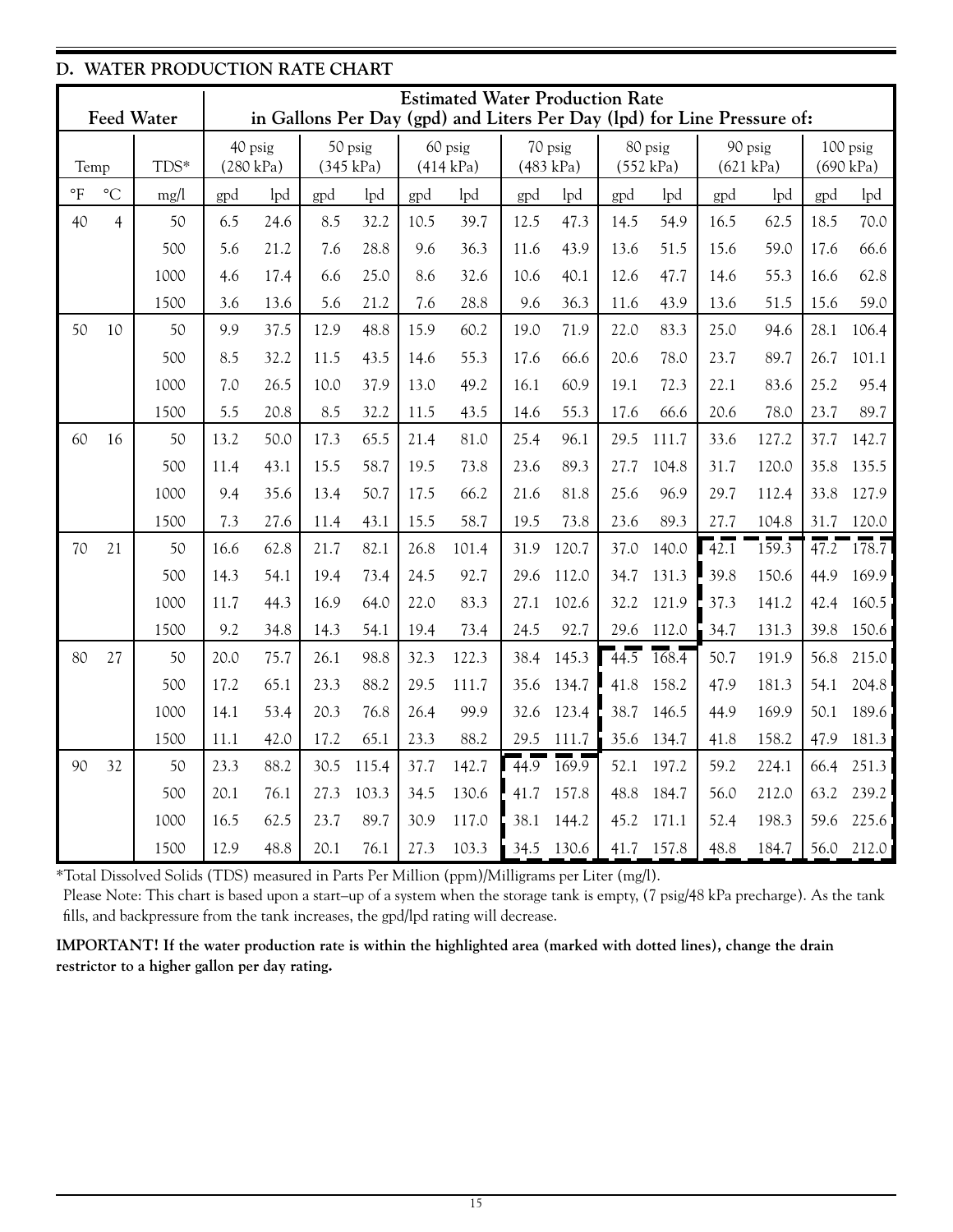| <b>SECTION VII. TROUBLE SHOOTING GUIDE</b>                |                                                                                    |                                                                                                                      |  |  |  |  |
|-----------------------------------------------------------|------------------------------------------------------------------------------------|----------------------------------------------------------------------------------------------------------------------|--|--|--|--|
| Problem                                                   | <b>Possible Cause</b>                                                              | Solution                                                                                                             |  |  |  |  |
| Low quantity of Product Water<br>from Holding Tank        | Feed Water Saddle Valve is plugged or<br><u>closed.</u>                            | Open Valve or unclog.                                                                                                |  |  |  |  |
|                                                           | Clogged Sediment/Carbon Prefilter or<br>Activated Carbon Post Filter.              | Replace filters.                                                                                                     |  |  |  |  |
|                                                           | Low water pressure.                                                                | Feed Water pressure must be above<br>$40$ psig.                                                                      |  |  |  |  |
|                                                           | R.O. Membrane is fouled.                                                           | See Feed Water operating limits.<br>Correct cause of fouling, replace<br>Membrane.                                   |  |  |  |  |
|                                                           | Plugged In-Line Activated Carbon Post Replace Post Filter.<br>Filter.              |                                                                                                                      |  |  |  |  |
|                                                           | Air precharge pressure in Holding<br>Tank is too high.<br>Air precharge is too low | Empty water from Holding Tank,<br>and with the faucet open, adjust air<br>pressure to 5–7 psig (35–48 kPa) range.    |  |  |  |  |
|                                                           | Air bladder in the Holding Tank is<br>ruptured.                                    | Replace tank.                                                                                                        |  |  |  |  |
|                                                           | Holding Tank Valve is closed.                                                      | Open Valve.                                                                                                          |  |  |  |  |
|                                                           | No drain flow, the Drain Restrictor<br>is plugged.                                 | Clear or replace Drain Restrictor.                                                                                   |  |  |  |  |
|                                                           | No drain flow, the drain orifice in the<br>Air Gap Faucet is plugged.              | Clear or replace the Air Gap Faucet.                                                                                 |  |  |  |  |
|                                                           | The Check Valve is stuck.                                                          | Free check.                                                                                                          |  |  |  |  |
|                                                           | The ASO Valve is malfunctioning.                                                   | Replace ASO Valve components.                                                                                        |  |  |  |  |
| Low pressure at the Dispensing<br>Faucet                  | In-Line Activated Carbon Post Filter<br>is plugged.                                | Replace Post Filter.                                                                                                 |  |  |  |  |
|                                                           | Air precharge in the Holding Tank is<br>too low.                                   | Empty water from Holding Tank and<br>with the faucet open, adjust the air<br>pressure to 5–7 psig (35–48 kPa) range. |  |  |  |  |
|                                                           |                                                                                    | Check for leakage at the Air Valve<br>Stem.                                                                          |  |  |  |  |
|                                                           | Holding Tank Valve is partially<br><u>closed.</u>                                  | Open Valve.                                                                                                          |  |  |  |  |
|                                                           | The dispensing Faucet is out of<br>adjustment or faulty.                           | Repair or replace Dispensing Faucet.                                                                                 |  |  |  |  |
|                                                           | Heavy water use, Holding Tank is<br>depleted.                                      | Allow Holding Tank to refill (adding<br>a second Holding Tank will increase<br>storage capacity).                    |  |  |  |  |
|                                                           | Low Water Production.                                                              | See Low Quantity of Product Water<br>from Holding Tank section above.                                                |  |  |  |  |
| High Total Dissolved Solids (TDS)<br>in the Product Water | Clogged Sediment/Carbon Prefilter or<br><b>Activated Carbon Post Filter.</b>       | Replace Filters.                                                                                                     |  |  |  |  |
|                                                           | Low Water Pressure.                                                                | Feed Water Pressure must be above<br>40 psig.                                                                        |  |  |  |  |
|                                                           |                                                                                    | Check Feed Water Saddle Valve.                                                                                       |  |  |  |  |
|                                                           | R.O. Membrane O-ring is crimped.<br>R.O. Membrane brine seal is not                | Check O-ring.<br>Check the brine seal.                                                                               |  |  |  |  |
|                                                           | sealing up into the manifold head<br>R.O. Membrane is expended.                    | If Membrane life is unusually short,<br>find and correct the problem.<br>Replace Membrane.                           |  |  |  |  |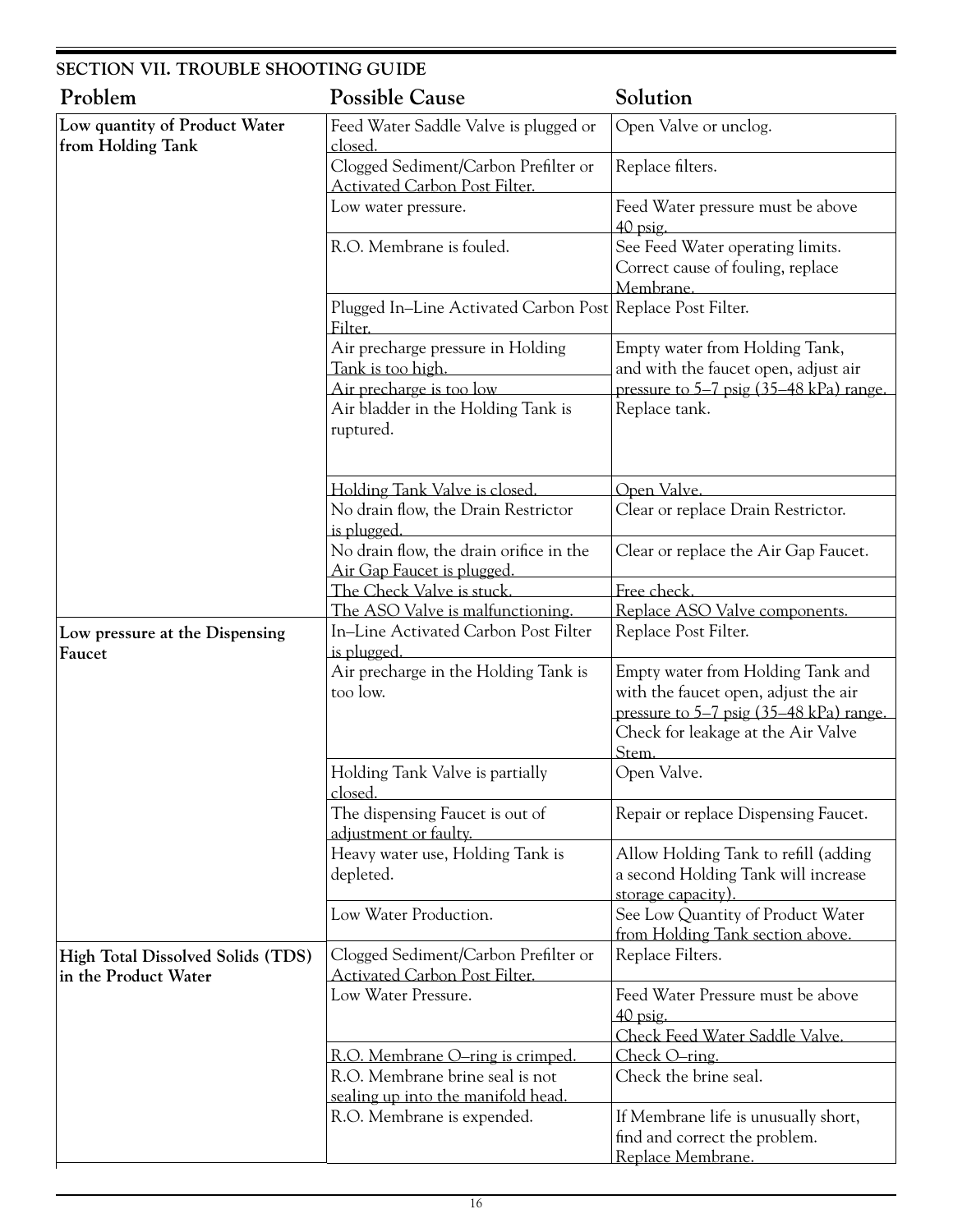| Problem                                                   | <b>Possible Cause</b>                                                                                                                                                                                                                                                                                   | Solution                                                                                                                            |  |  |
|-----------------------------------------------------------|---------------------------------------------------------------------------------------------------------------------------------------------------------------------------------------------------------------------------------------------------------------------------------------------------------|-------------------------------------------------------------------------------------------------------------------------------------|--|--|
| High Total Dissolved Solids (TDS)<br>in the Product Water | The Product Water and Drain Water<br>lines are reversed.                                                                                                                                                                                                                                                | Correct plumbing.                                                                                                                   |  |  |
| (continued)                                               | No drain flow, Drain Restrictor is<br>clogged.                                                                                                                                                                                                                                                          | Clear or replace Drain Restrictor.                                                                                                  |  |  |
|                                                           | No drain flow, the drain orifice in<br>the Air Gap Faucet is plugged.                                                                                                                                                                                                                                   | Clear or replace Air Gap Faucet                                                                                                     |  |  |
|                                                           | The ASO Valve is not closing.                                                                                                                                                                                                                                                                           | Repair or replace the ASO Valve<br>Components.                                                                                      |  |  |
|                                                           | New Activated Carbon Post Filter not<br>rinsed completely.                                                                                                                                                                                                                                              | Flush with several full tanks of<br>Product Water.                                                                                  |  |  |
|                                                           | The Feed Water TDS has increased.                                                                                                                                                                                                                                                                       | An increase in Feed Water TDS will<br>give a corresponding increase in<br>Product Water TDS.                                        |  |  |
| Tastes and odors in the Product<br>Water                  | The Activated Carbon Post Filter is<br>exhausted.                                                                                                                                                                                                                                                       | Replace Filter.                                                                                                                     |  |  |
|                                                           | There is foreign matter in the Holding<br>Tank.                                                                                                                                                                                                                                                         | Clean, flush and sanitize the system.<br>Replace the filters.                                                                       |  |  |
|                                                           | The Product Water and Drain Water<br>lines are reversed.                                                                                                                                                                                                                                                | Correct plumbing.                                                                                                                   |  |  |
|                                                           | Dissolved gasses in the Feed Water.                                                                                                                                                                                                                                                                     | Pretreat Feed Water to remove<br>dissolved gasses.                                                                                  |  |  |
|                                                           | Increase in Product Water TDS.                                                                                                                                                                                                                                                                          | See high TDS in the Product Water<br>section.                                                                                       |  |  |
| Amber light on optional water qual-<br>ity monitor        | System not being used for extended<br>period of time.                                                                                                                                                                                                                                                   | Empty storage tank. Wait 15 minutes<br>for the system to begin making water<br>and test water quality again.                        |  |  |
|                                                           | Filters are plugged or membrane is<br>fouled or exhaused.                                                                                                                                                                                                                                               | Replace filters and/or membrane.                                                                                                    |  |  |
| Drain Water overflows at the Air<br><b>Gap Faucet</b>     | Air Gap is blocked.                                                                                                                                                                                                                                                                                     | Clear Air Gap.<br>Rinse with vinegar for removal of<br>calcium buildup.                                                             |  |  |
|                                                           | Drain tubing is clogged.                                                                                                                                                                                                                                                                                | Clear tubing.                                                                                                                       |  |  |
|                                                           | Drain Clamp hole is misaligned.<br>Excessive drain flow rate.                                                                                                                                                                                                                                           | Align with hole in the drain pipe.<br>Replace Drain Restrictor.                                                                     |  |  |
| Faucet leaks or drips                                     | Leaks from spout.                                                                                                                                                                                                                                                                                       | Adjust Faucet by turning the tee bar<br>just below the handle to provide a<br>small amount of free play in handle<br>when shut off. |  |  |
|                                                           |                                                                                                                                                                                                                                                                                                         | O-rings are bad, repair or replace<br>faucet.                                                                                       |  |  |
|                                                           | Leaks from base of the delivery<br>tube.                                                                                                                                                                                                                                                                | O-ring is bad, replace O-ring.                                                                                                      |  |  |
|                                                           | Leaks from beneath the handle.                                                                                                                                                                                                                                                                          | O-rings are bad. Repair or replace<br>the faucet.                                                                                   |  |  |
| Fitting leaks in general                                  | Close the Feed Water Saddle Valve and relieve pressure before disconnecting<br>any tubing or replacing any fitting. Before replacing a fitting, re-cut the tubing<br>and re-insert into the fitting to see if that solves the leak. If pipe threads are<br>leaking, remove and retape with Teflon tape. |                                                                                                                                     |  |  |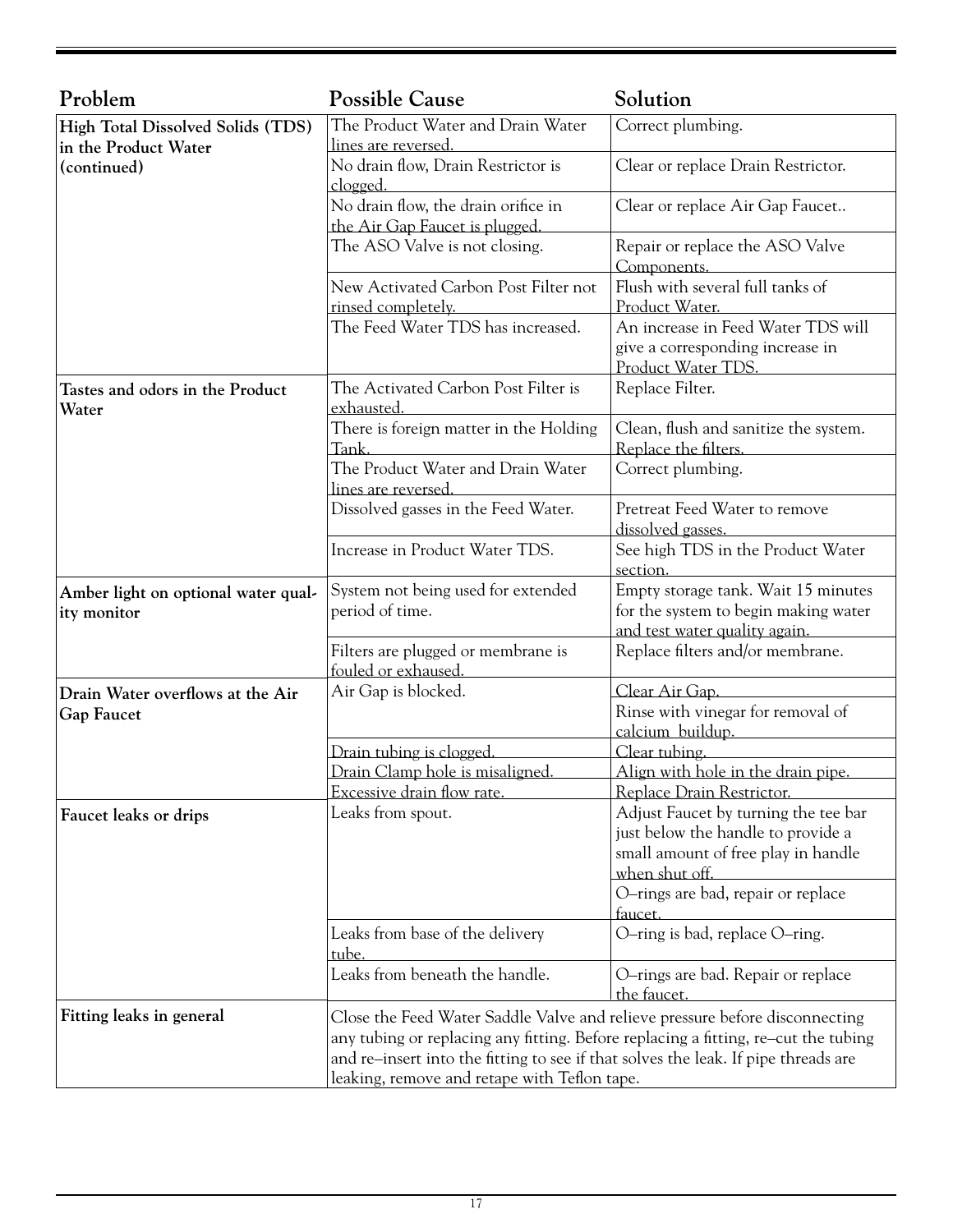## **EXPLODED VIEW & PARTS LIST**

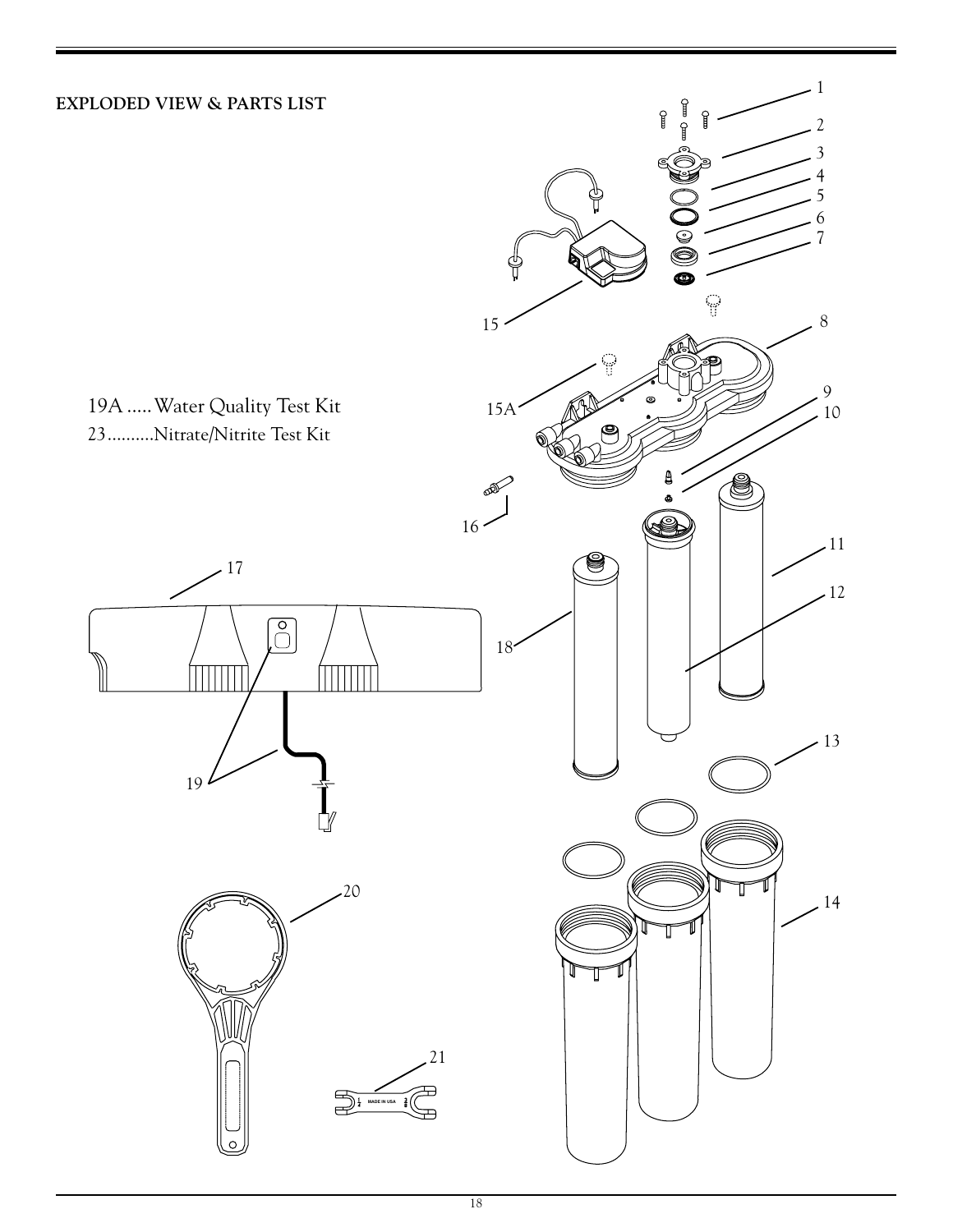

## **DRAWING NO. PART NO. DESCRIPTION** 1...................... S2009 ..................................... Self Tapping Screw 2...................... S2005 ..................................... ASO Cap 3...................... S2013 ..................................... ASO Cap O–Ring 4...................... S2011 ..................................... ASO Diaphragm – Large 5...................... S2007 ..................................... ASO Piston 6...................... S2006 ..................................... ASO Piston Ring 7...................... S2010 ..................................... ASO Diaphragm – Small 8...................... S2128–M ............................... Manifold Plate 9...................... S1276 ..................................... Check Valve 10...................... S1277 ..................................... Check Valve Retainer 11...................... S7028 ..................................... Sediment/Carbon Prefilter 12...................... S1229RS ................................ T.F.C. R.O. Membrane 35 gpd (132 lpd) 13...................... S3069 ..................................... Housing O–Ring 14...................... S7029–09 ............................... Housing 15 or ................. R7078..................................... Optional Water Quality Monitor Board w/Probes 15A .................. PK–A4TPL ............................ 1/4" Plug 16...................... S2116–5 ................................. Drain Restrictor 50 GPD (189 lpd) Green 17...................... S2119–01NN......................... Cover 18...................... S7025 ..................................... Activated Carbon Post Filter 19 or ................. R2112..................................... Optional Water Quality Monitor Indicator and Cord 19A .................. S1580 ..................................... Water Quality Test Kit 20...................... S3072 ..................................... Wrench for Housing 21...................... S1405 ..................................... 1/4"–3/8" Fitting Wrench 22...................... S7206W-JG............................ In–Line Activated Carbon Post Filter 23...................... S1447 ..................................... Nitrate/Nitrite Test Kit

#### **OTHER COMPONENTS AS SHOWN IN FIGURE 1, PAGE 3. DRAWING NO. PART NO. DESCRIPTION**